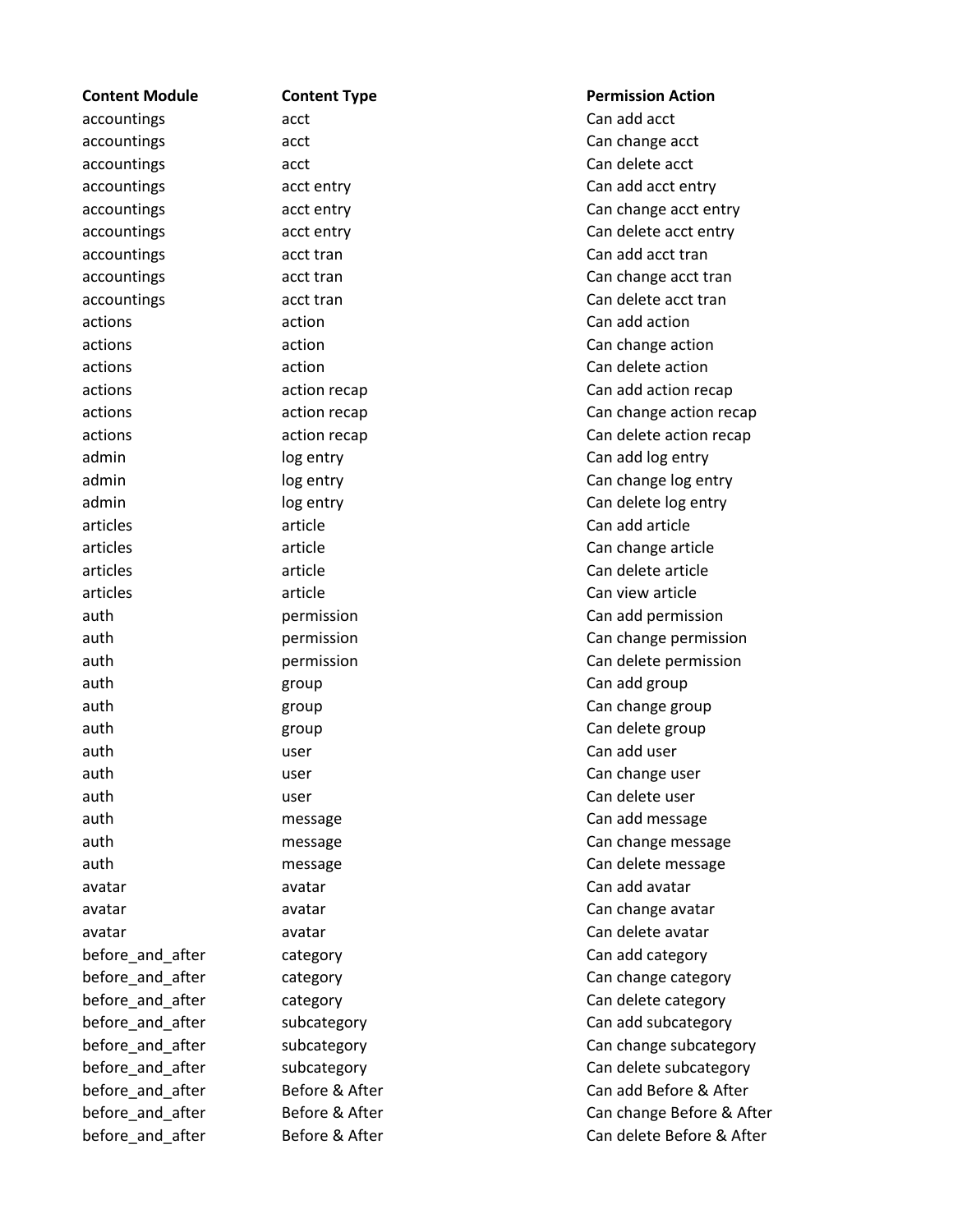blog extensive post that the post of the can add post that the can add post that the post of the can add post blog post post can change post contained blog blog post post can delete post can delete post boxes box box can add box boxes box box box **Can change box** boxes box box box can delete box boxes box box can view box can view box campaign\_monitor list map campaign\_monitor list map can add list map campaign monitor template can be can add template case\_studies extraordinary service case\_studies can add service case studies image in the case of the can add image case of the can add image can add image case\_studies image Can delete image categories category Can add category

before\_and\_after Before & After Can view Before and After before and after photo set Can add photo set Can add photo set before and after photo set before and after photo set can change photo set before and after entitled photo set can contain the Can delete photo set campaign\_monitor list map campaign can change list map can change list map campaign\_monitor list map campaign\_monitor list map can delete list map campaign monitor expression group queue campaign can add group queue campaign\_monitor error group queue campaign\_monitor can change group queue campaign\_monitor group queue Can delete group queue campaign monitor subscriber queue can add subscriber queue Can add subscriber queue campaign\_monitor subscriber queue can change subscriber queue can change subscriber queue campaign\_monitor subscriber queue Can delete subscriber queue campaign\_monitor template Can change template campaign\_monitor template campaign\_monitor template campaign\_monitor template campaign\_monitor template campaign\_monitor campaign campaign Can add campaign campaign monitor campaign campaign campaign Can change campaign campaign\_monitor campaign campaign Can delete campaign campaign\_monitor campaign Can view campaign captcha captcha store Can add captcha store captcha captcha captcha store Can change captcha store Can change captcha store captcha captcha store Can delete captcha store case studies Case Study Case Study Can add Case Study case\_studies Case Study Can change Case Study case studies Case Study Case Study Case Can delete Case Study case\_studies Case Study Can view case study case studies expression is service cases and can change service case\_studies service Can delete service case studies the entity of the technology can add technology case studies example technology case technology can change technology case\_studies technology Can delete technology case studies image image case in the can change image categories category category category Can change category categories category Can delete category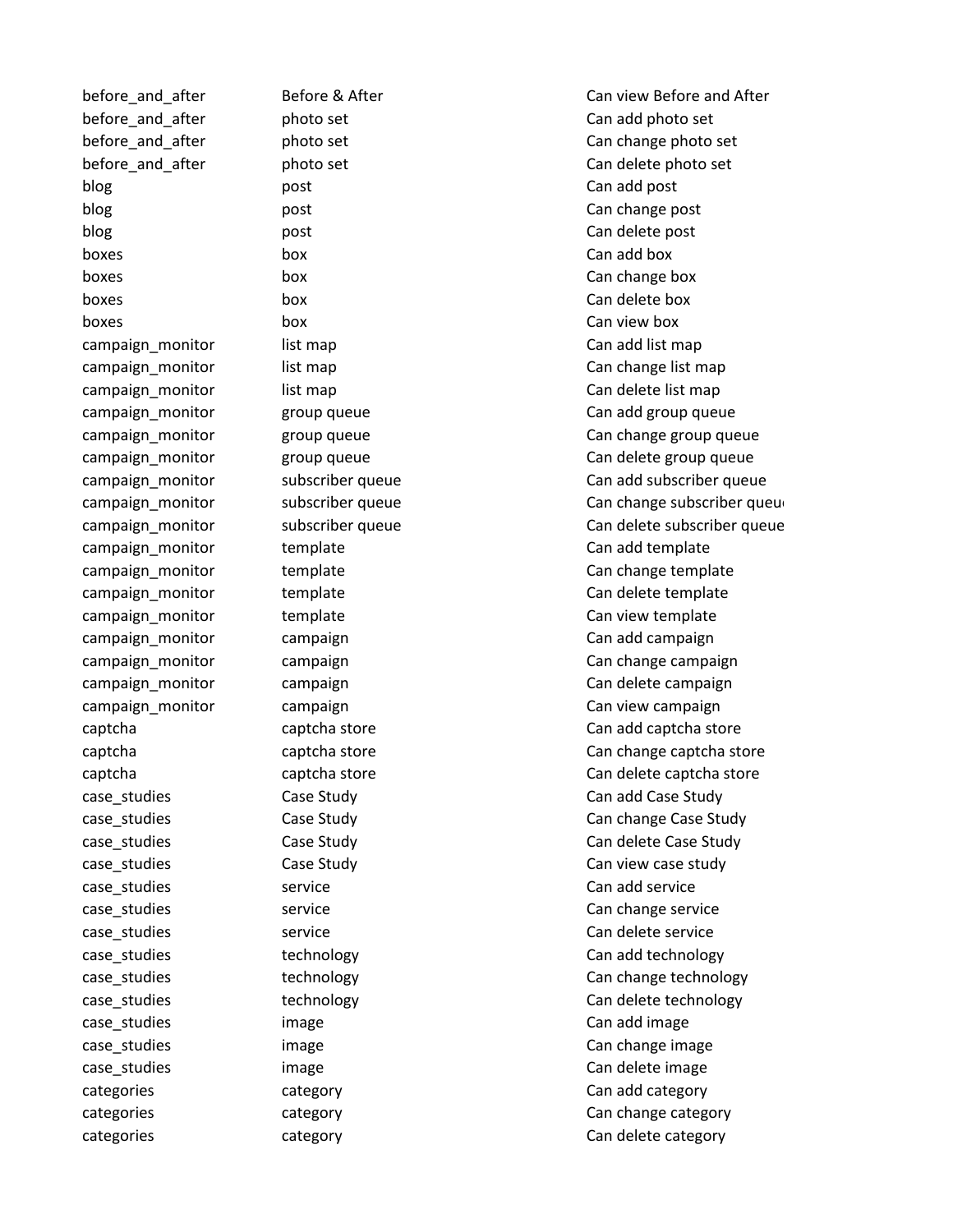categories **category item** Can change category item category item categories category item Can delete category item contacts address and address contacts contacts and address and address contacts can add address contacts address Can change address contacts address Can delete address contacts **phone phone Can add phone Can add phone** contacts **phone** phone Can change phone Can change phone contacts **phone** phone **Can delete phone Can delete phone** contacts email Can add email contacts email Can change email contacts email Can delete email contacts and url Can add url Can add url Can add url Can add url Can add url Can add url Can add url Can add url Can add url Can add url Can add url Can add url Can add url Can add url Can add url Can add url Can add url C contacts **url** url contacts url can change url can change url can change url can change url contacts and contacts and contacts url Can delete url Can delete url Can delete url Can delete url Can delete contacts company company Can add company contacts company company Can change company contacts company Can delete company contacts comment comment Can add comment contacts comment comment comment can change comment contacts comment comment Can delete comment contacts contact Can add contact contacts contact contact contact can change contact contact can change contact contacts contact Can delete contact contacts contact Can view contact contenttypes content type Can add content type contenttypes content type content type Can change content type contenttypes content type Can delete content type contributions contribution Can add contribution contributions contribution Can change contribution contributions contribution Can delete contribution contributions contribution Can view contribution corporate memberships authorized domain Can add authorized domain corporate\_memberships authorized domain Can delete authorized domain corporate\_memberships corporate membership rep Can delete corporate memb

categories category item Can add category item corporate\_memberships corporate membership type Can add corporate members corporate\_memberships corporate membership type Can change corporate membership type corporate\_memberships corporate membership type Can delete corporate memb corporate\_memberships Corporate Membership Can add Corporate Membership corporate memberships Corporate Membership Can change Corporate Mem corporate\_memberships Corporate Membership Can delete Corporate Memb corporate\_memberships Corporate Membership Can view corporate member corporate\_memberships authorized domain corporate Can change authorized domain corporate\_memberships corporate membership rep Can add corporate members corporate\_memberships corporate membership rep Can change corporate membership rep corporate memberships Corporate Membership Archive Can add Corporate Membership Archive corporate\_memberships Corporate Membership Archive Can change Corporate Mem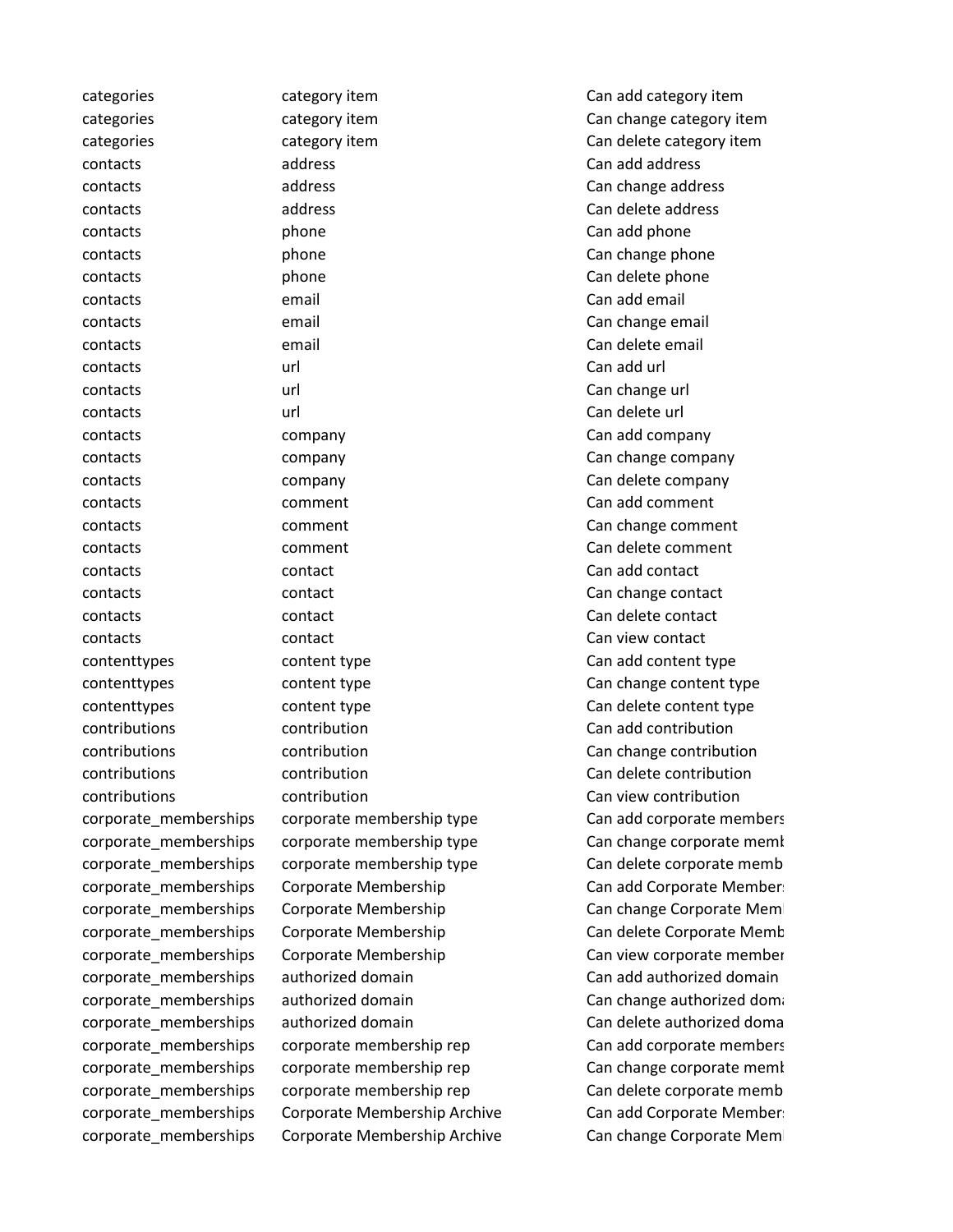corporate memberships Corporate Membership Archive Can delete Corporate Memb corporate\_memberships corp memb renew entry  $\Box$  Can add corp memb renew  $\epsilon$ corporate memberships corp memb renew entry Can change corp memb rene corporate memberships corp memb renew entry Can delete corp memb renew corporate\_memberships indiv memb renew entry Can add indiv memb renew entry corporate\_memberships indiv memb renew entry entry Can change indiv memb rene corporate memberships indiv memb renew entry Can delete indiv memb rene corporate memberships indiv memb email veri8n Can add indiv memb email veri corporate memberships indiv memb email veri8n Can change indiv memb email veriance indiv memb email veriance i corporate\_memberships indiv memb email veri8n Can delete indiv memb email corporate\_memberships corp field entry Can add corp field entry corporate\_memberships corp field entry entries and corporate corp field entry corporate\_memberships corp field entry enterstanding corporate corp field entry corporate\_memberships Corporate Membership Application Can add Corporate Membership Application corporate memberships Corporate Membership Application Can change Corporate Mem corporate\_memberships Corporate Membership Application Can delete Corporate Memb corporate\_memberships Corporate Membership Application Can view corporate member corporate memberships Field Can add Field Can add Field corporate\_memberships Field Can change Field corporate\_memberships Field Can delete Field Can delete Field courses course Can add course courses course course course course course course course course course course course course courses course Can delete course courses course course course Can view course course course course course course course course course course course courses and question courses and question courses and question can add question courses **courses** courses **question Can change question Can change question** courses **courses courses courses courses courses courses contract contract contract contract contract contract contract contract contract contract contract contract contract** courses course attempt Can add course attempt courses course attempt Can change course attempt courses course attempt Can delete course attempt directories directory directory can add directory control of the control of the control of the control of the control of the control of the control of the control of the control of the control of the control of the control directories directory Can change directory directories directory directory can delete directory directories directory directory **Can view directory Can view directory** directories **directory pricing** Can add directory pricing directories directory pricing Can change directory pricing directories **directory pricing** Can delete directory pricing directories **directory pricing** Can view directory pricing directories directory pricing Can view directory pricing discounts discount Can add discount discounts discount discount can change discount can change discount can change discount discounts discount discount can delete discount discount discount can delete discount discounts discount Can view discount discounts discount use Can add discount use discounts discount use Can change discount use discounts discount use Can delete discount use djcelery **task meta** Can add task meta Can add task meta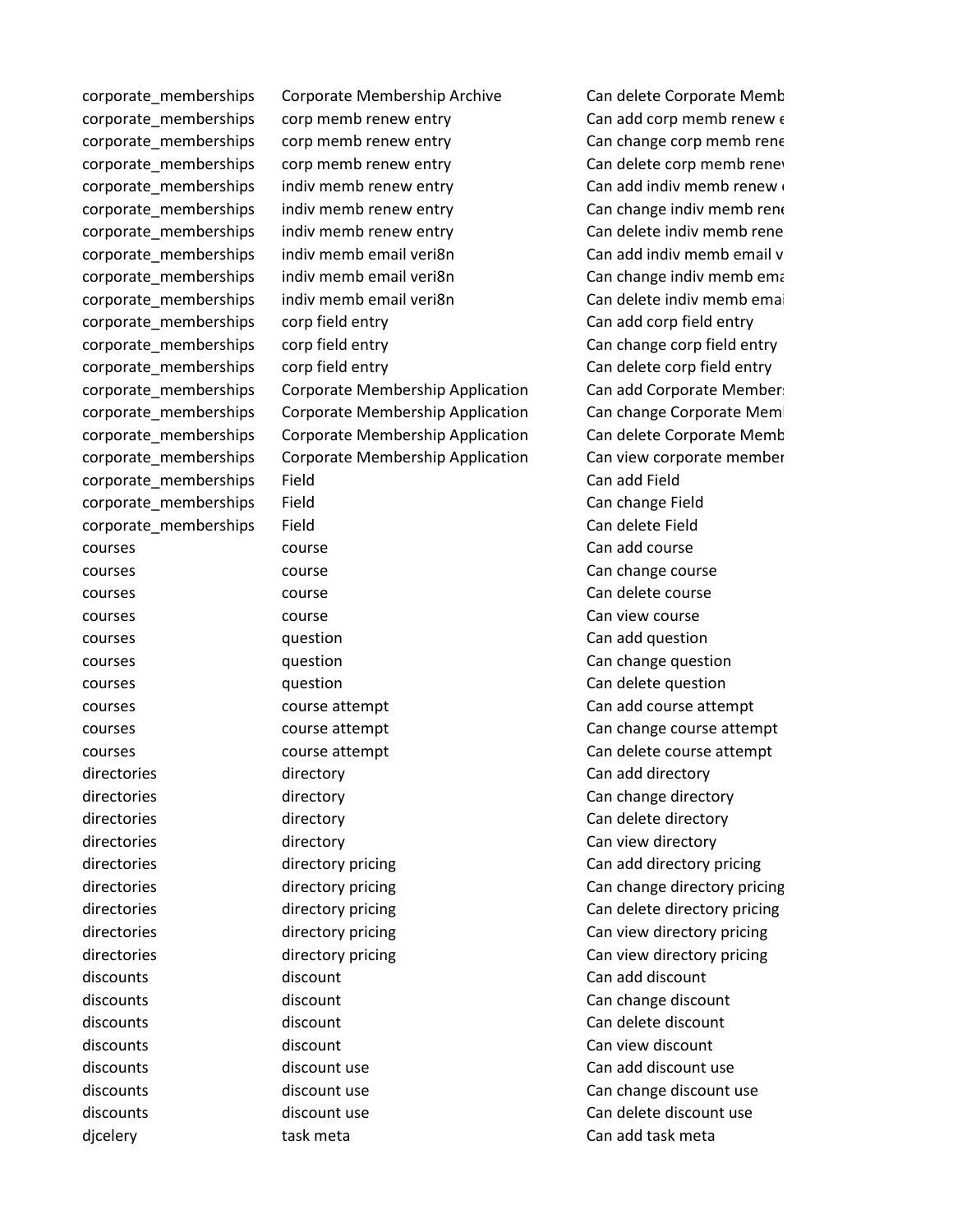djcelery task meta Can change task meta djcelery **task meta** Can delete task meta Can delete task meta djcelery taskset meta Can add taskset meta djcelery taskset meta Can change taskset meta djcelery taskset meta Can delete taskset meta djcelery interval interval Can add interval djcelery interval interval can change interval djcelery interval interval can delete interval djcelery **crontab** Can add crontab Can add crontab djcelery **crontab** crontab Can change crontab djcelery **crontab** Can delete crontab Can delete crontab djcelery periodic tasks Can add periodic tasks djcelery **periodic tasks Can change periodic tasks** Can change periodic tasks djcelery **periodic tasks** Can delete periodic tasks Can delete periodic tasks djcelery **periodic task** Can add periodic task Can add periodic task djcelery entitled by periodic task Can change periodic task Can change periodic task djcelery **periodic task** Can delete periodic task Can delete periodic task djcelery entity worker worker Can add worker Can and worker djcelery **worker** worker **Can change worker** Can change worker djcelery worker worker Can delete worker djcelery **task** task Can add task Can add task Can add task Can add task Can add task Can add task Can add task djcelery **task** Can change task Can change task Can change task Can change task Can change task djcelery **task** Can delete task Can delete task Can delete task djkombu queue Can add queue djkombu queue queue Can change queue djkombu queue Can delete queue djkombu message Can add message djkombu message Can change message Can change message djkombu message Can delete message donations **donation** constants donation **Can add donation** donations donation donation can change donation control of the canonic can change donation donations donation donation can delete donation email blocks email block email block Can add email block email blocks email block Can change email block email\_blocks email block email block Can delete email block email\_blocks email block email block Can view email block emails email Can add email emails email email can change email email by the can change email can change email emails email Can delete email entities entity entity can add entity control of the can add entity entities entity entity entity can change entity entities entity entity entity can delete entity entities entity entity can view entity event logs event log can add event log can add event log event logs event log communities event log can change event log event\_logs event log communication event log can delete event log event logs event log communities event log can view eventlog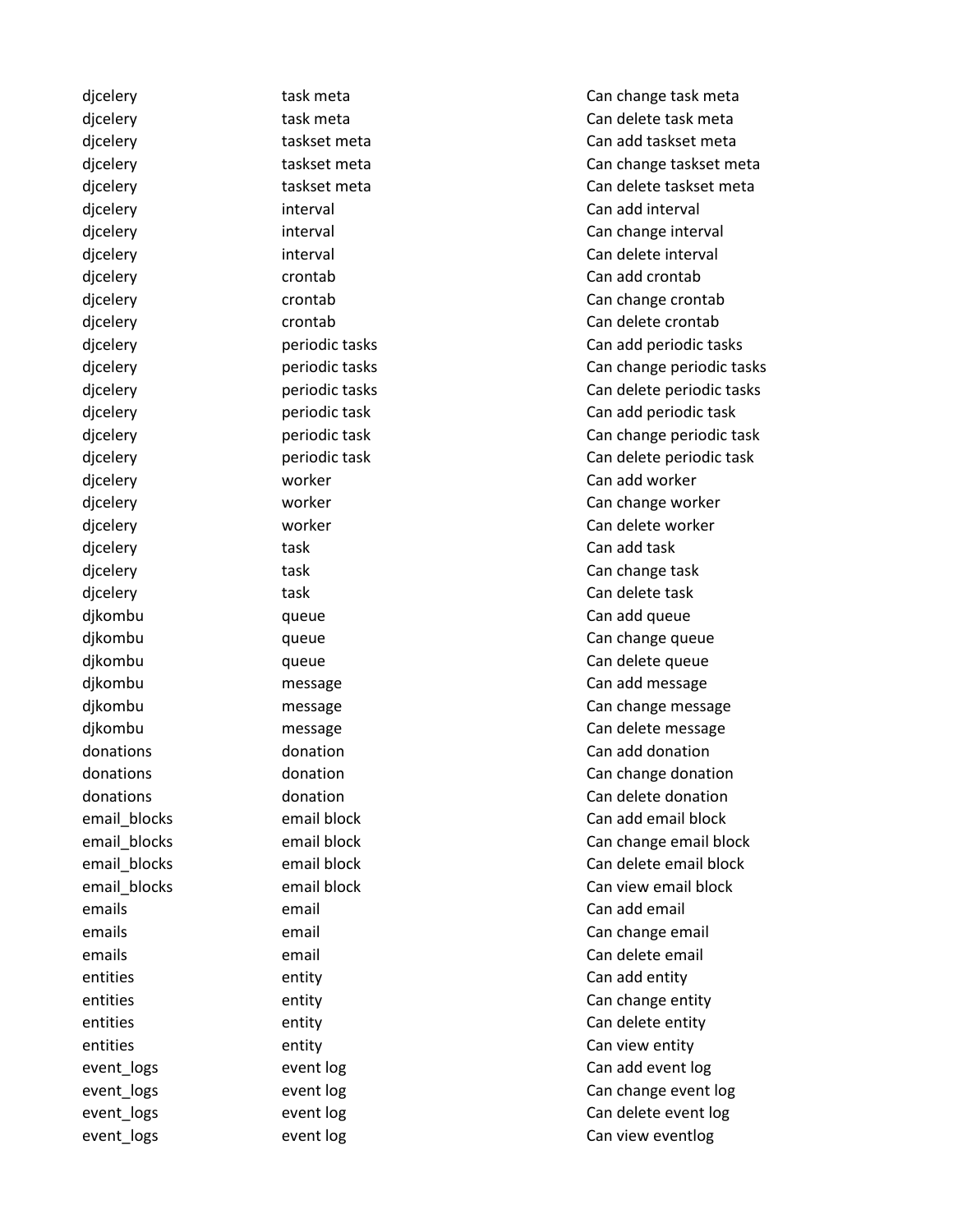event logs event log base color controlled base color can add event log base color events and type type the can add type can add type can add type the can add type events exerts type type the can change type can change type that the can change type of the can change type of the can change type of the can change type of the can change type of the can change type of the can change type events and type the can delete type the can delete type of the can delete type of the can delete type events **place** place **can add place Can add place Can add place** events entitled place that place the can change place control of the can change place events exercise place place place control of the Can delete place events registrant controller registrant controller and registrant can add registrant events registrant controller registrant can delete registrant events registrant Can view registrant events registration registration can add registration events exercise registration control can view registration control can view registration events **payment payment Can add payment Can add payment** events exercise payment control payment can change payment events payment Can delete payment events sponsor sponsor can add sponsor community sponsor can add sponsor events sponsor sponsor can change sponsor events sponsor sponsor can delete sponsor events discount Can add discount events exercise discount discount can change discount can change discount events discount discount can delete discount and  $\alpha$  and delete discount events **organizer** community organizer **Can add organizer** community can add organizer events organizer community organizer community can change organizer events organizer community organizer community can delete organizer events speaker Speaker Can add speaker Can and speaker events speaker speaker can change speaker speaker speaker

event\_logs event log base color color can change event log base color event logs event log base color color can delete event log base color event logs event log color color Can add event log color event\_logs event log color event log color can change event log color event logs event log color event log color can delete event log color events type color set Can add type color set Can add type color set events exercise type color set Can change type color set Can change type color set events type color set Can delete type color set Can delete type color set events registrant registrant can change registrant events **registration configuration** Can add registration configuration configuration contiguration contiguration events exercise registration configuration configuration Can change registration configuration events registration configuration configuration Can delete registration confi events **reg conf pricing can add reg conf pricing Can add reg conf pricing** events exercise reg conf pricing and can change reg conf pricing confusion of pricing confusion of  $\Gamma$ events exercise reg conf pricing the can delete reg conf pricing can delete reg conf pricing events registration control can change registration control control can change registration events registration registration can delete registration events payment method Can add payment method events payment method Can change payment method events payment method Can delete payment method events entitled speaker and the speaker can delete speaker speaker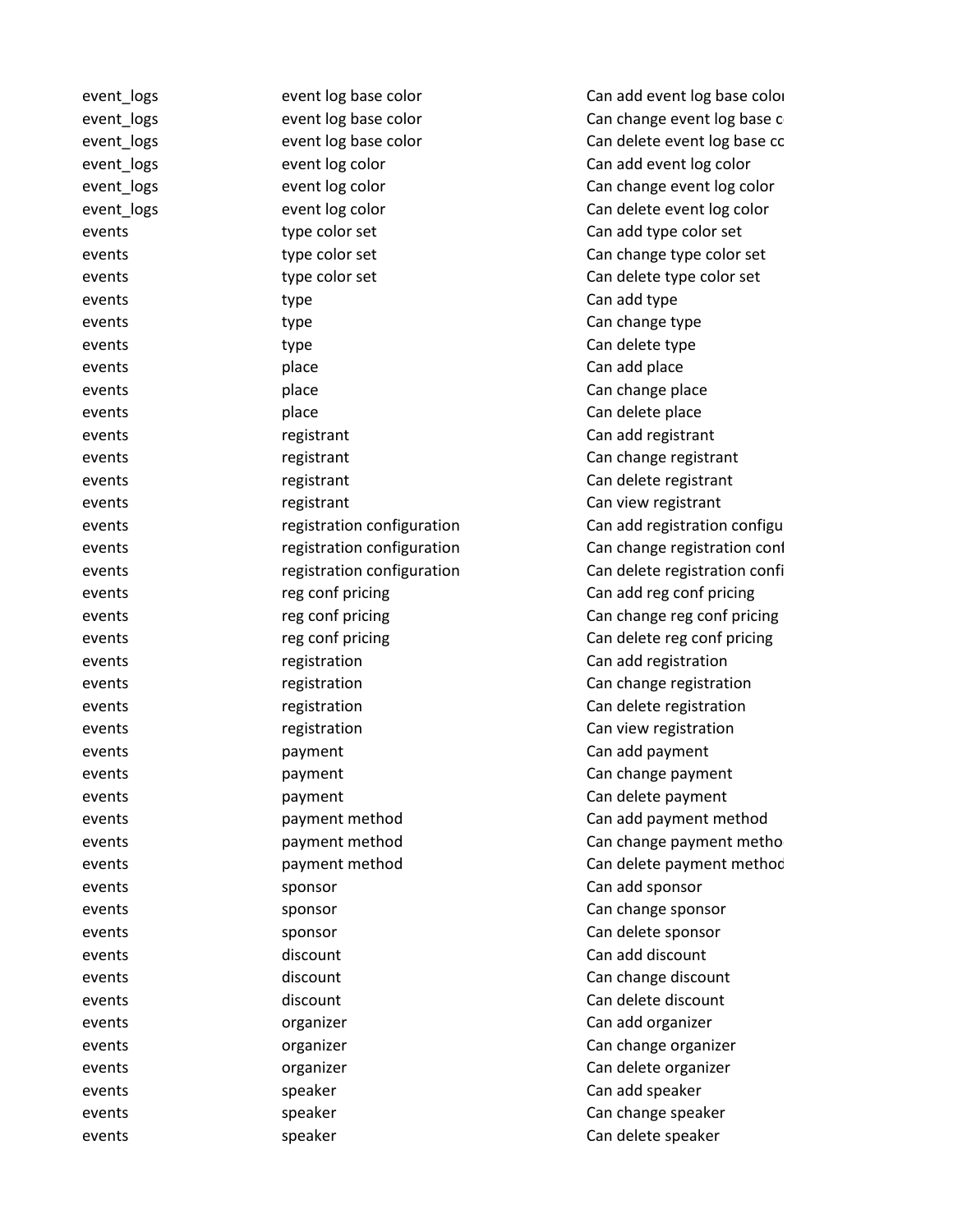events event event event can add event events event event event can change event events event Can delete event events event event event can view event events event photo event photo can add event photo events addon addon communications and addon communications of the can add addon events addon addon change addon change addon change addon events addon Can delete addon events addon option Can add addon option events Field Can add Field events Field **Field** Can change Field events Field Field Can delete Field events exercise reg addon exercise regard regard regard regard regular regard regard regard regard regard rega events exercise reg addon exercise reg addon and can change reg addon events reg addon exercise regaddon and can delete reg addon files and the contract of the contract of the Can add file contract of the Can add file files file Can change file files file Can delete file files and file the file can view file the can view file the can view file the can view file forms Form Can add Form forms Form Can change Form forms Form Can delete Form forms Form Can view form forms Field Can add Field forms Field Field **Field** Can change Field forms Field Can delete Field forms Form entry Can add Form entry forms Form entry Can delete Form entry

events event photo Can change event photo events event photo event photo can delete event photo events addon option contains and can change addon option contains the can change addon option events addon option contains a can delete addon option and the can delete addon option events Custom Registration Form Can add Custom Registration Form events Custom Registration Form Can change Custom Registration Form events **CUST CENTED CUST CONTAINER CAN CAN CAN CAN DEAL CONTEX CAN DEAL CONTEX CAN CAN CAN CONTEX CONTEX CONTE** events entry custom reg form entry can add custom reg form entry can add custom reg form entry events entry custom reg form entry contained the Can change custom reg form events exercise custom reg form entry and can delete custom reg form entry exercise to the custom reg form entry events exercise custom reg field entry exercise that can add custom reg field entry events entries that custom reg field entry and contained can change custom reg field entries and containing the containing containing field entries are contained as  $\alpha$  contained by containing containing the contained by events custom reg field entry can delete custom reg field entry events reg addon option Can add reg addon option events reg addon option Can change reg addon option events reg addon option Can delete reg addon option forms Form entry Form entry Can change Form entry forms **Form field entry Form field entry Can add Form field entry** forms **Form field entry Form field entry Can change Form field entry**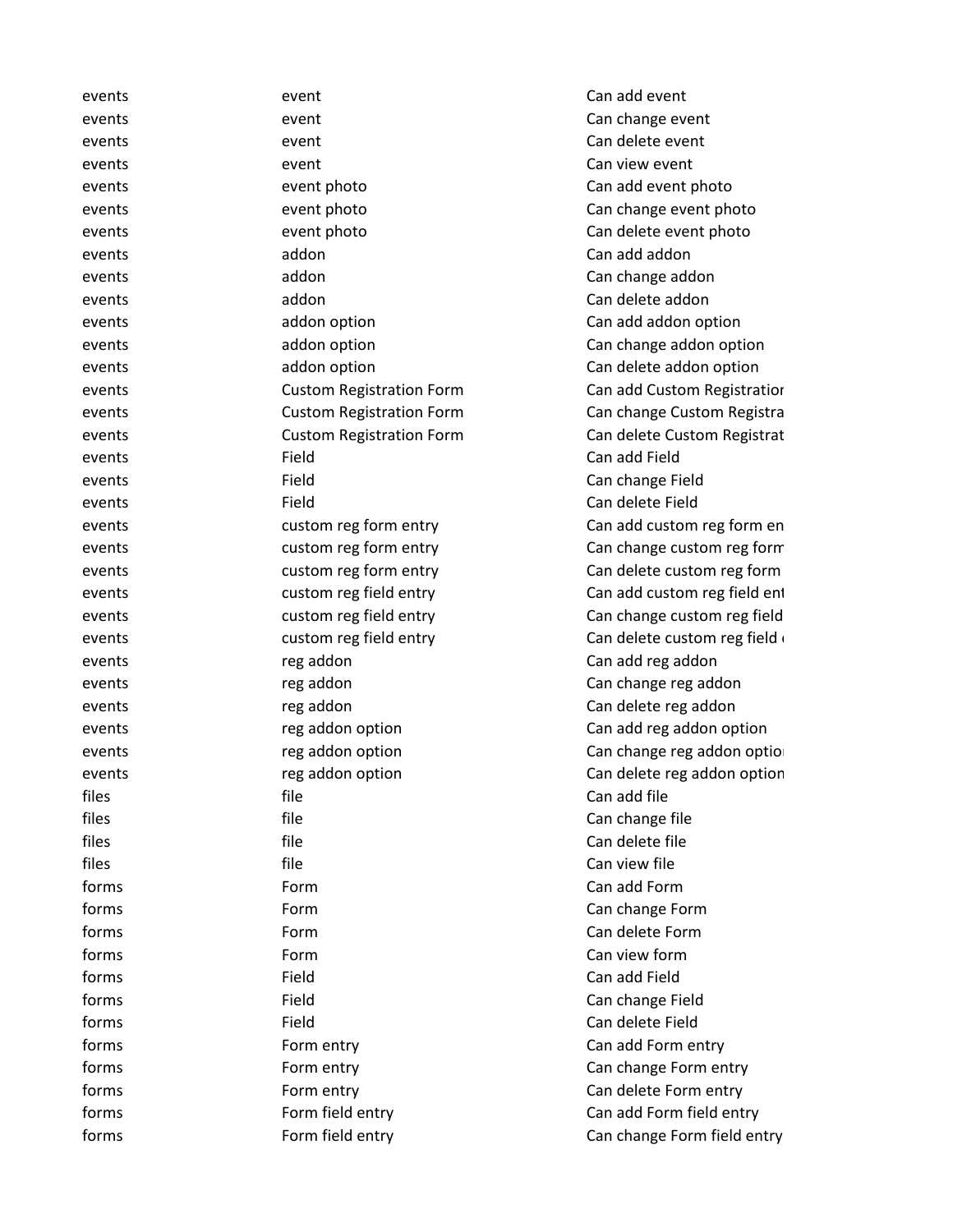forms **pricing pricing pricing can add pricing Can add pricing** forms **pricing** pricing **pricing can change pricing can** change pricing forms pricing Can delete pricing help\_files topic topic can add topic can add topic help\_files topic topic can change topic contract to the contract of the can change topic help files topic topic can delete topic contracts of the contracts of the can delete topic help\_files help file can add help file can add help file help files help file help file can change help file help files help file help file can delete help file help\_files help file help file can view help file help\_files request request Can add request help\_files request can change request can change request help\_files request request can delete request invoices invoice invoice invoice can add invoice invoices invoice invoice involution involution of the Can change invoice involution in the can change involution of the contract of the contract of the contract of the contract of the contract of the contract of the contra invoices invoice Can delete invoice jobs job Can add job jobs job Can change job jobs job Can delete job jobs job Can view job jobs job pricing in the same of the pricing can add job pricing jobs job pricing in the can view job pricing in the canonic value of the canonic value of the pricing in the canonic value of the canonic value of the canonic value of the canonic value of the canonic value of the canonic legacy legacy user Can add legacy user locations location Can add location locations location Can change location locations location Can delete location locations location Can view location locations distance Can add distance locations distance Can change distance locations distance Can delete distance lots and map contract map contract the can add map contract of the can add map contract of the map contract of the map contract of the map contract of the map contract of the map contract of the map contract of the map con lots and map contract map contract map contract the canonic can change map lots and map contract map can delete map can delete map lots and map control map control map can view map can view map lots and lot control of lot control of can add lot control of can add lot control of can add lot control of can add lot control of can add lot control of can add lot control of control of control of control of control of c lots and lot lot can change lot can change lot can change lot can change lot can change lot can change lot can change lot can change lot can change lot can change lot can change lot can change in  $\alpha$ 

forms Form field entry Can delete Form field entry help files help file migration can add help file migration help\_files help file migration and can change help file migration help\_files help file migration Can delete help file migration jobs job pricing Can change job pricing jobs job pricing in the set of the pricing states of the can delete job pricing legacy and legacy user Can change legacy user Can change legacy user legacy and legacy user can can delete legacy user can delete legacy user legacy schipul employee Can add schipul employee legacy schipul employee Can change schipul employee legacy schipul employee Can delete schipul employee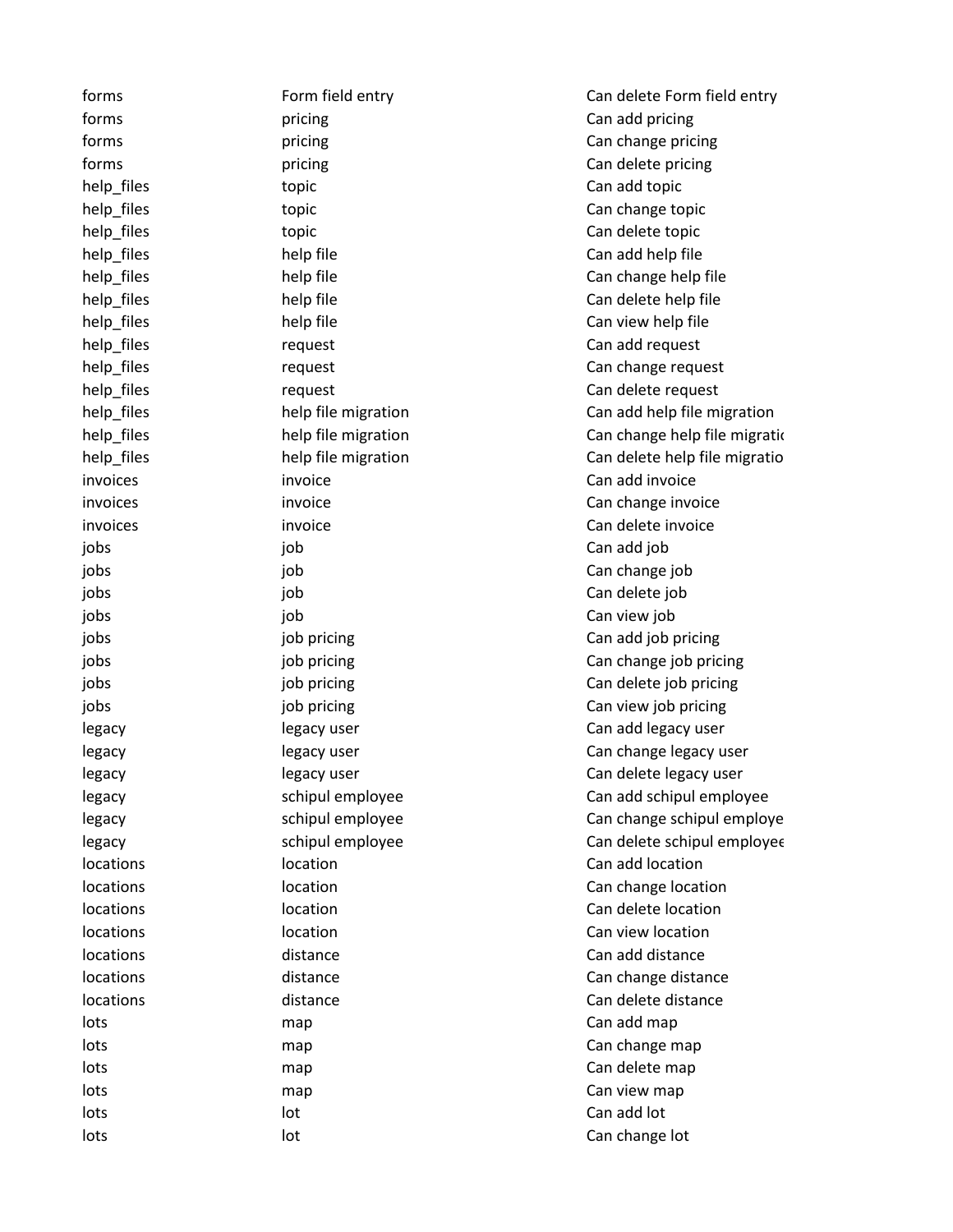lots lot Can delete lot lots and lot can view lot can view lot can view lot can view lot can view lot can view lot can view lot can view lot lots line Can add line lots and can change line control can change line can change line **lots** line line can delete line memberships Membership Can add Membership memberships Membership Can delete Membership memberships Membership Can view membership memberships **notice** and notice **Can add notice Can add notice Can add notice** memberships notice notice Can change notice Can change notice memberships notice notice can delete notice can delete notice memberships notice log can add notice log can add notice log memberships notice log can change notice log can change notice log memberships motice log can delete notice log can delete notice log memberships Field **Field** Can add Field memberships Field **Field** Can change Field memberships Field **Field** Can delete Field meta meta Can add meta

make payments General Payment Can add General Payment make payments General Payment Can change General Payment make\_payments General Payment Can delete General Payment memberships Membership Type Can add Membership Type memberships Membership Type Can change Membership Type memberships Membership Type Can delete Membership Type memberships Membership Type Can view membership type memberships Membership Can change Membership memberships Archived Membership Can add Archived Membership memberships **Archived Membership** Can change Archived Membership memberships Archived Membership Can delete Archived Membership memberships **Archived Membership** Can view archived members memberships notice log record Can add notice log record memberships notice log record Can change notice log record memberships notice log record Can delete notice log record memberships Membership Application Can add Membership Applic memberships Membership Application Can change Membership Application memberships Membership Application Can delete Membership Application memberships Membership Application Can view membership applic memberships The Application Entry Can add Application Entry memberships **Application Entry** Can change Application Entr memberships **Application Entry** Can delete Application Entry memberships The Application Entry Theorem Can view membership application Entry memberships **Application Field Entry Can add Application Field Entry Can add Application Field En** memberships **Application Field Entry Can change Application Field** Entry memberships **Application Field Entry Can delete Application Field** Entry memberships membership import Can add membership import memberships membership import Can change membership import memberships membership import Can delete membership import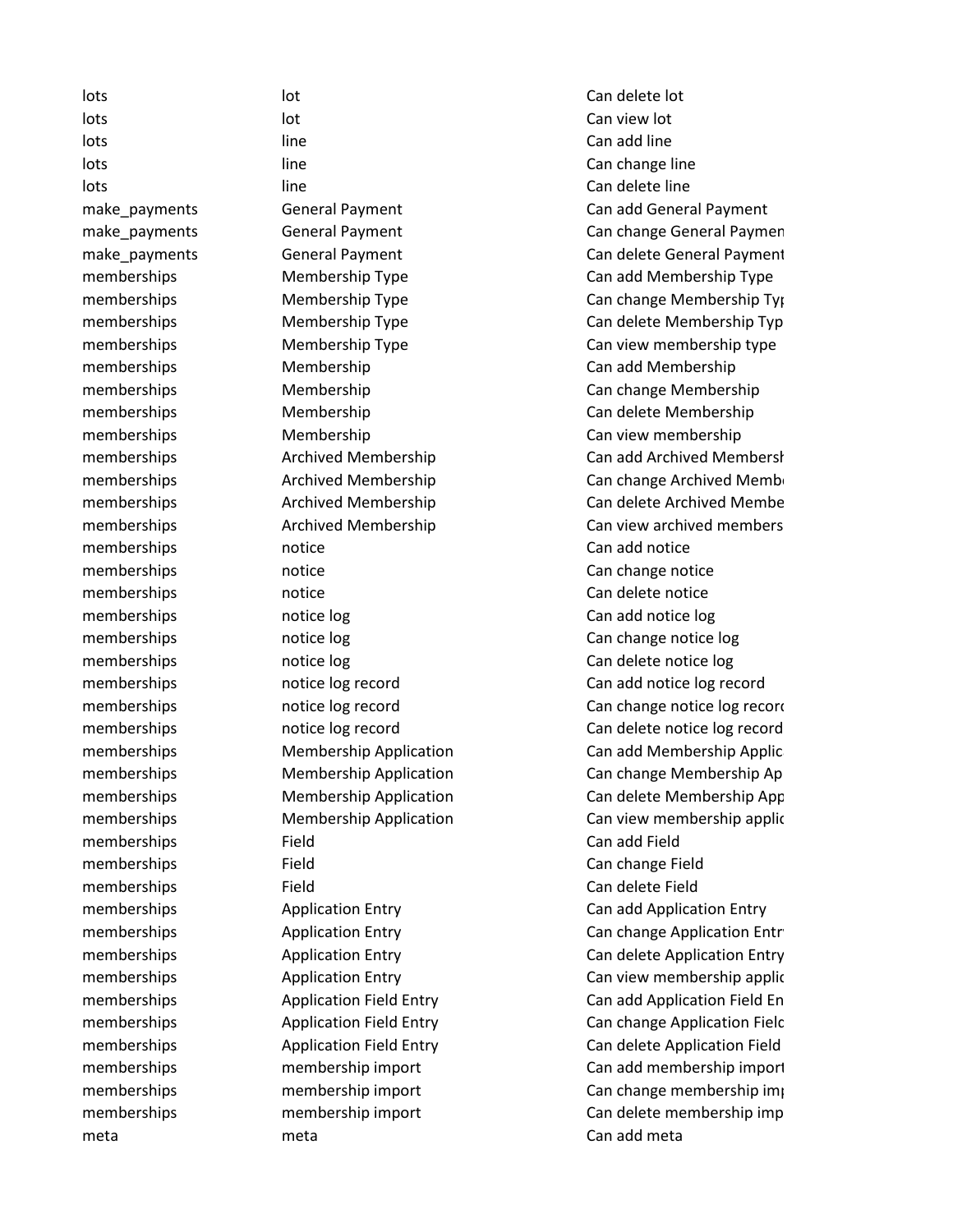meta meta Can delete meta metrics and metric metric can add metric can add metric can add metric can add metric metrics metric Can delete metric museums museum Can add museum museums **photo photo can add photo Can add photo** museums **photo** photo can delete photo can delete photo navs nav Can add nav navs and control of the nav control of the nav control of the nav can change nav navs and the nav can delete nav and the nav can delete nav navs and the contract of the contract of the contract of the contract of the contract of the contract of the contract of the contract of the contract of the contract of the contract of the contract of the contract of the c navs and the matrix of the matrix of the matrix of the matrix of the matrix of the matrix of the matrix of the m news **news** news **news** and the news **Can add news news news news news** news **news** news news **Can change news** news **news** news news **Can delete news** news **news** news example the news news can view news notification **notice** and notice can add notice **Can add notice** can add notice can add notice notification **notice** and notice can delete notice pages and page page page can add page page and page and page and page can add page pages bagge page page can change page page and can change page pages and page page page can delete page pages and page page page can view page page and page of the can view page payments bayment payment can add payment

meta meta Can change meta metrics metric metric can change metric can change metric museums museum museum can change museum museums museum Can delete museum museums museum Can view museum museums **photo** photo **Can change photo Can change photo Can change photo** navs and the manufacture of the canonic method of the canonic method of the canonic method of the nav item nav navs and the management of the management of the management of the can delete nav item notification and notice type can add notice type can add notice type notification and intervention notice type and the Can change notice type notification and interest in the notice type can delete notice type can delete notice type notification motice setting notice setting can add notice setting notification and notice setting and notice setting can change notice setting notification motice setting notice setting notification can delete notice setting notification **notice** and control notice can change notice can change notice can change notice notification **notice queue batch** Can add notice queue batch notification **notice** is notice queue batch can change notice queue batch notification notification **notice** notice queue batch and the Can delete notice queue batch can delete notice queue bat notification **observed item** Can add observed item notification **observed item** and the can change observed item notification **observed item** contract of the Can delete observed item notification and notice email can add notice email can add notice email notification and intervention in the email can change notice email can change notice email notification **notice email** can delete notice email contracts of the contract of the notice email payments bayment can change payment payment can change payment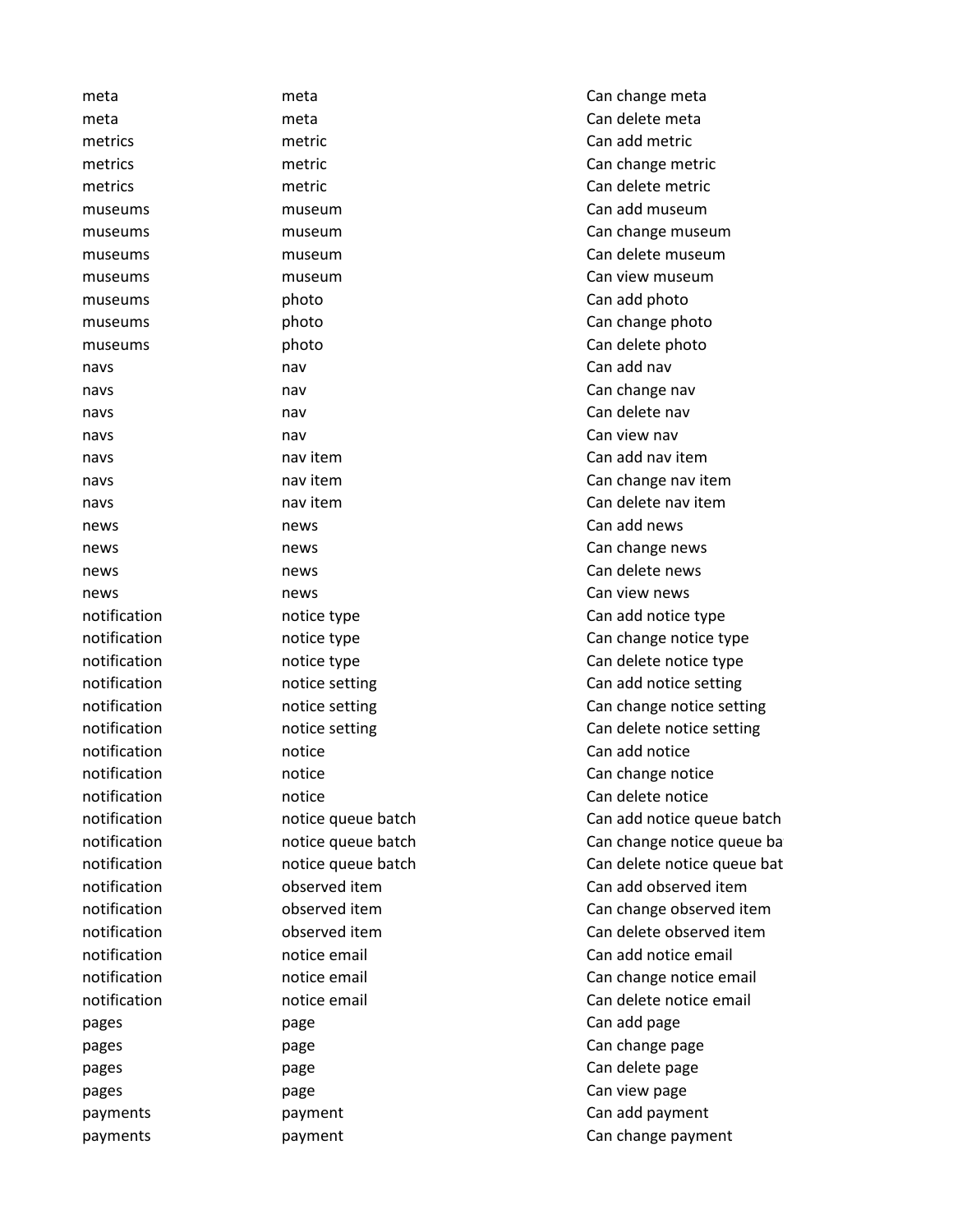photologue and gallery gallery can add gallery photologue photo Can add photo photos image image can add image can add image photos **can add license** can add license can add license photos **photos** pool photos **pool** photos **Can add pool** plugin\_builder **plugin** plugin can add plugin can add plugin

payments payment Can delete payment payments payment method Can add payment method payments payment method Can change payment method payments payment method Can delete payment method perms object permission Can add object permission perms object permission Can change object permission perms object permission Can delete object permission photologue example and gallery can change gallery can change gallery photologue and gallery gallery can delete gallery photologue gallery upload Can add gallery upload photologue gallery upload Can change gallery upload photologue gallery upload Can delete gallery upload photologue photo Can change photo photologue **photo** photo **Can delete photo** Can delete photo photologue **photo effect** can add photo effect photologue **photo effect** photo effect can change photo effect photologue **photo effect** photo effect can delete photo effect photologue watermark Can add watermark photologue **bigger watermark** Can change watermark photologue watermark Can delete watermark photologue photo size Can add photo size photologue **photo size** photo size **Can change photo size** can change photo size photologue **photo** size photo size can delete photo size photos **photo set** photo set **Can add photo set** Can and photo set photos **photo set** photo set **Can change photo set** Can change photo set photos photo set can delete photo set can delete photo set can delete photo set photos **photo set** photo set Can view photoset photos image image can change image can change image photos image image can delete image photos image image can view image can view image photos and license can change license can change license photos bicense can delete license can delete license can delete license photos **pool** photos **pool Can change pool Can change pool** photos **pool** pool pool **Can delete pool Can delete pool** photos **pool** pool photos **pool** photopool **Can view photopool** photos album cover album cover Can add album cover photos album cover album cover can change album cover photos album cover album cover can delete album cover plugin\_builder plugin Can change plugin plugin builder plugin plugin can delete plugin plugin\_builder plugin field Can add plugin field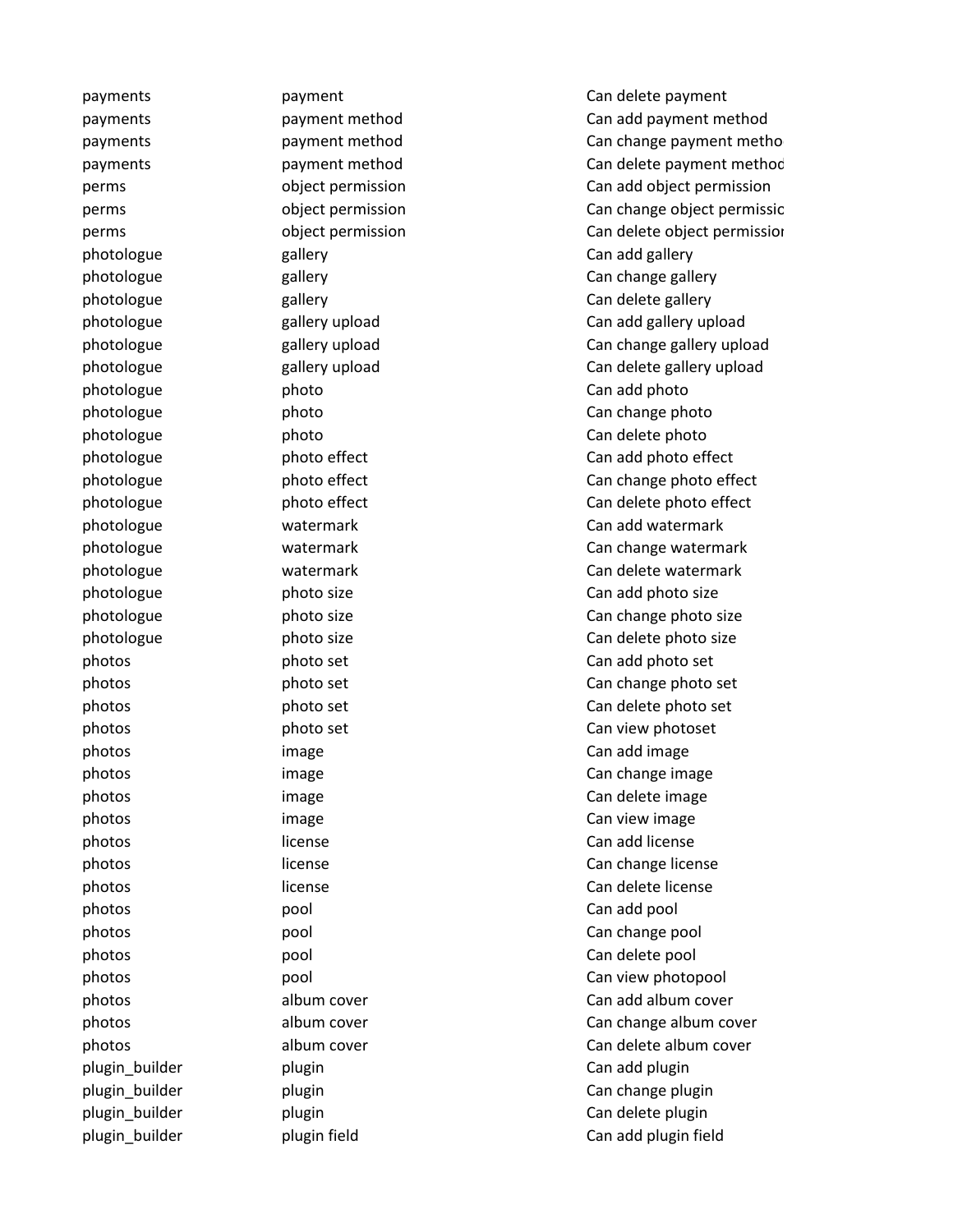products product product can add product can add product can add product can add product profiles **profile** profile **profile profile Can add profile Can add profile** profiles **profile** profile **can view profile Can view profile Can view profile** quotes and quote quote can add quote quote can add quote can add quote can add quote quote can add quote can add quote can add quote can add quote can add quote can add quote can add quote can add quote can add quote can a quotes and quote quote can view quote quote can view quote can view quote quote can view quote redirects redirect redirect Can add redirect resumes resume resume can add resume can add resume can add resume can add resume robots robot Can add robot services service service can add service services and service contracts of the service can view service can view service sessions session Can add session

plugin\_builder plugin field Can change plugin field plugin\_builder plugin field Can delete plugin field pluginmanager plugin app Can add plugin app pluginmanager and plugin app plugin app can change plugin app pluginmanager plugin app Can delete plugin app products category category can be can add category can according to the can add category products category category Can change category can change category can change category products and category category can be category can delete category can delete category products subcategory can add subcategory can add subcategory products subcategory can change subcategory can change subcategory products subcategory can delete subcategory contains the subcategory contains the subcategory products **product** product **can change product Can change product Can change product** products product product product can delete product products **product** product **can view product Can view product** products product file can add product file can add product file products product file product file can change product file products product file product file can delete product file profiles **profile profile profile can change profile Can change profile** profiles **profile** profile **can delete profile Can delete profile** quotes and control quote can change quote can change quote can change quote can change quote quotes and quote quote can delete quote can delete quote can delete quote can delete quote redirects redirect redirect can change redirect redirect redirect redirect redirect redirect redirect redirect redirects redirect Can delete redirect registration **registration profile** Can add registration profile **Can and registration profile** registration **registration** profile **registration** can change registration prof registration **registration** profile **Can delete registration profile** can delete registration profi resumes resume resume resume can change resume resume resume resume can change resume resumes resume resume can delete resume can delete resume can delete resume resumes resume Can view resume robots robot robot can change robot can change robot can change robot can change robot can change robot can change robot can change robot can change robot can change robot can change robot can change robot can change robot robots robot Can delete robot search unindexed item Can add unindexed item search **Example 20** unindexed item **Can change unindexed item** Can change unindexed item search unindexed item Can delete unindexed item services service service can change service can change service services service service can delete service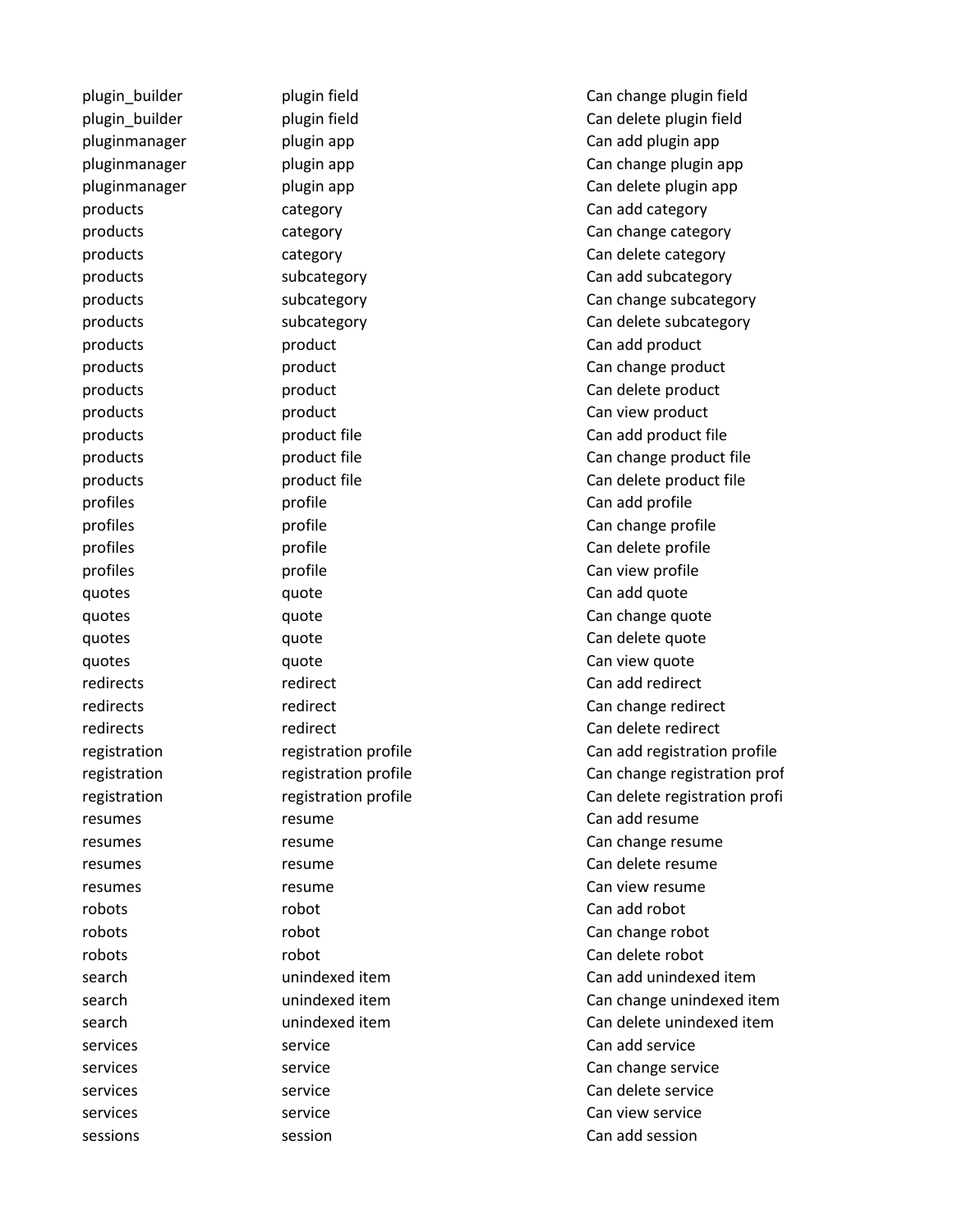sessions session session can delete session can delete session site\_settings setting setting can add setting can add setting site\_settings setting setting can delete setting sites site Can add site sites site site can change site Can change site can change site can change site can change site sites site can delete site can delete site can delete site can delete site social auth **nonce** and nonce **Can add nonce** Can add nonce social\_auth nonce can change nonce can change nonce social\_auth nonce and can delete nonce can delete nonce speakers speaker speaker Can add speaker Can add speaker speakers speaker speaker can view speaker speaker speaker speaker can view speaker staff staff staff staff can add staff states and staff states of the can add staff states of the states of the c staff staff staff staff states and staff states of the can change staff states and states staff states and sta staff states and staff states staff states and states staff states and states staff states and states staff states and states and states and states and states and states and states and states and states and states and stat staff staff staff staff staff states and staff states of the can view staff states staff states and states sta staff **provides** position **provides provides provides can add position** staff staff file Can add staff file stories story story can add story can add story can add story can add story stories story story story can change story stories story story can delete story control of the story can delete story can delete story stories and story story can view story story can view story

sessions session Can change session site\_settings setting setting setting can change setting social auth user social auth can add user social auth contact auth can add user social auth social auth user social auth can change user social auth Can change user social auth social auth user social auth can delete user social auth Can delete user social auth social auth association association can add association social\_auth association contains a second association can change association social auth association association can delete association south migration history Can add migration history south migration history can change migration history control of the matrix of the migration histor south migration history and the Can delete migration history control of the migration history speakers speaker speaker can change speaker can change speaker speakers speaker speaker Can delete speaker Can delete speaker speakers speaker file can add speaker file speaker file speaker file can add speaker file speakers speaker file can change speaker file speaker file can change speaker file speakers speaker file can be can delete speaker file speaker file speaker file speaker file staff department Can add department staff department department Can change department staff department department Can delete department staff examples a position control of the can change position can change position staff **position** position **properties can delete position** staff staff file staff file staff file can change staff file staff staff file staff file staff file staff file staff file staff file staff file stories story photo story photo can add story photo stories story photo story photo can change story photo stories story photo can delete story photo can delete story photo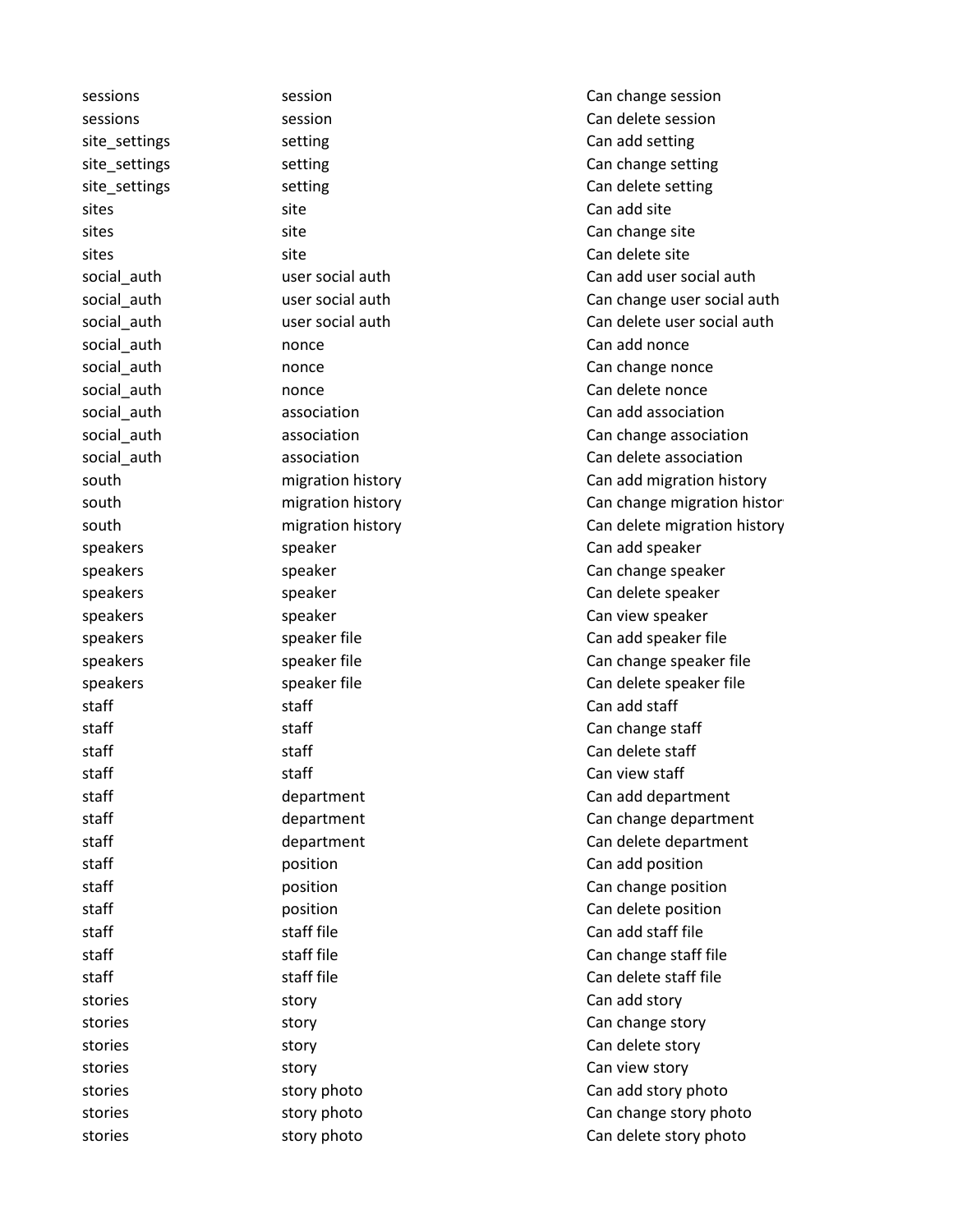tagging tag Can add tag tagging tag can change tag can change tag can change tag can change tag tagging tag Can delete tag tastypie api access can add api access can add api access can add api access tastypie api key Can add api key Can add api key Can add api key Can add api key tastypie api key Can change api key tastypie api key api key Can delete api key Can delete api key Can delete api key tendenci\_guide guide guide can add guide Can and guide tendenci guide guide guide can change guide tendenci guide guide guide can delete guide tendenci guide guide guide can view guide Can view guide trainings training training training training can add training trainings training training training can delete training trainings training training training training can view training user\_groups 
and User Group 
and User Can view group user\_groups import file can add import file can add import file

subscribers Group Subscription Can add Group Subscription subscribers Group Subscription Can change Group Subscription subscribers Group Subscription Can delete Group Subscription subscribers subscriber data Can add subscriber data subscribers subscriber data Can change subscriber data subscribers subscriber data Can delete subscriber data tagging tagged item tagged item can add tagged item tagging tagged item tagged item can change tagged item tagging tagged item tagged item Can delete tagged item tastypie api access Can change api access tastypie api access Can delete api access testimonials Testimonial Can add Testimonial testimonials Testimonial Can change Testimonial testimonials Testimonial Can delete Testimonial testimonials Testimonial Can view testimonial theme\_editor theme archive can add theme archive theme\_editor theme archive can change theme archive can change theme archive theme\_editor theme archive can delete theme archive theme\_editor theme\_enchive theme can view theme version trainings training training training training can change training trainings completion Can add completion trainings completion completion completion completion can change completion trainings completion Can delete completion trainings completion Can view completion user\_groups The User Group Can add User Group user\_groups The User Group Can change User Group Can change User Group user\_groups 
and User Group 
and the User Group 
and the User Group 
and the User Group user\_groups Group Membership Can add Group Membership user\_groups Group Membership Can change Group Membership Can change Group Members user\_groups Group Membership Can delete Group Membership user\_groups import file import file can change import file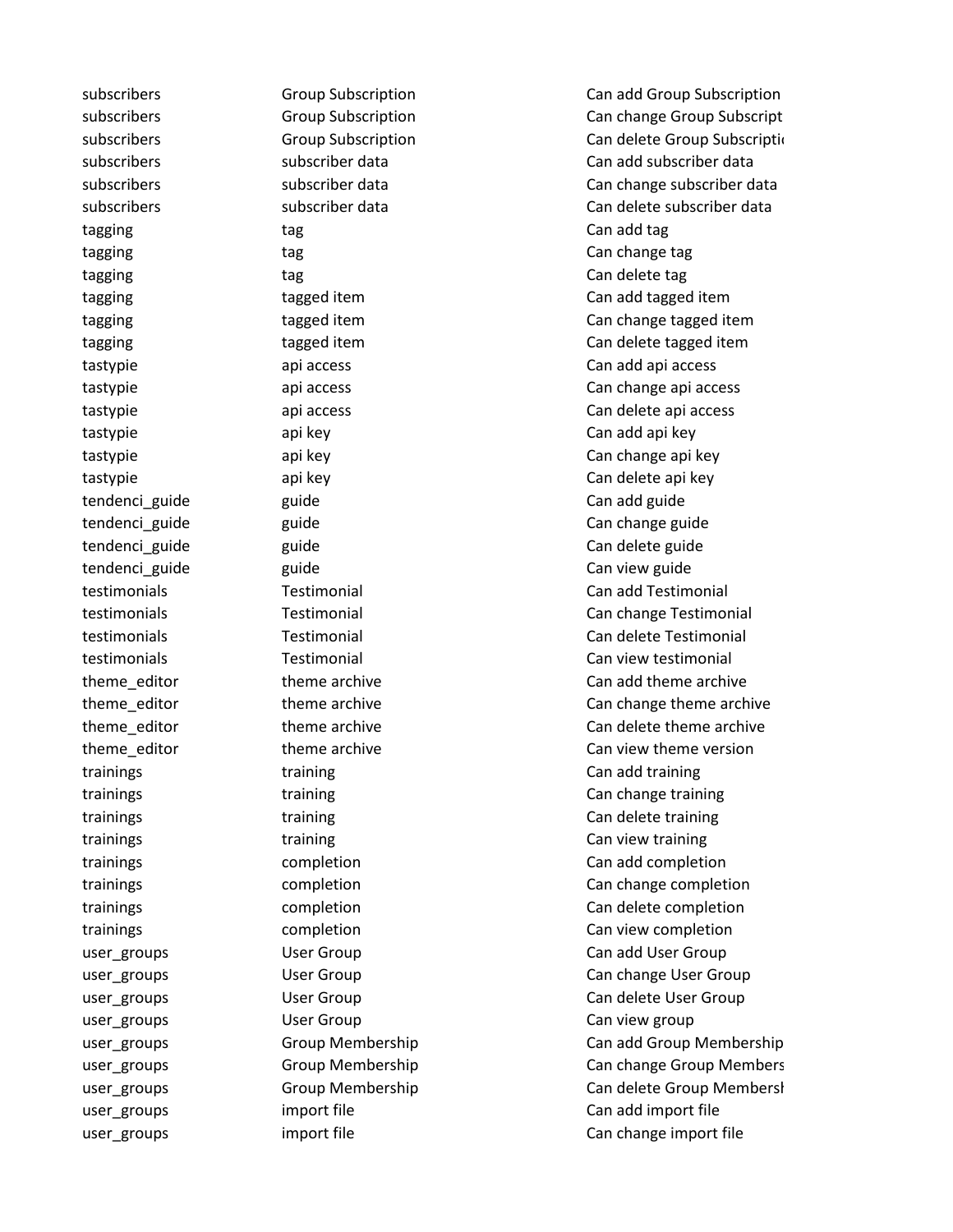videos video Can add video videos video video video can view video components video components and video video video video video video vi

user\_groups import file import file can delete import file videos category category can add category videos category category category can change category can change videos category category care category can delete category videos video Can change video videos video Can delete video videos oembedly cache Can add oembedly cache Can add oembedly cache videos oembedly cache can change oembedly cache can change of can change oembedly cache videos oembedly cache Can delete oembedly cache Can delete oembedly cache wp\_importer blog import blog import Can add blog import wp\_importer blog import blog import Can change blog import wp\_importer blog import blog import can delete blog import wp importer associated file associated file Can add associated file wp\_importer associated file and can change associated file wp\_importer associated file associated file can delete associated file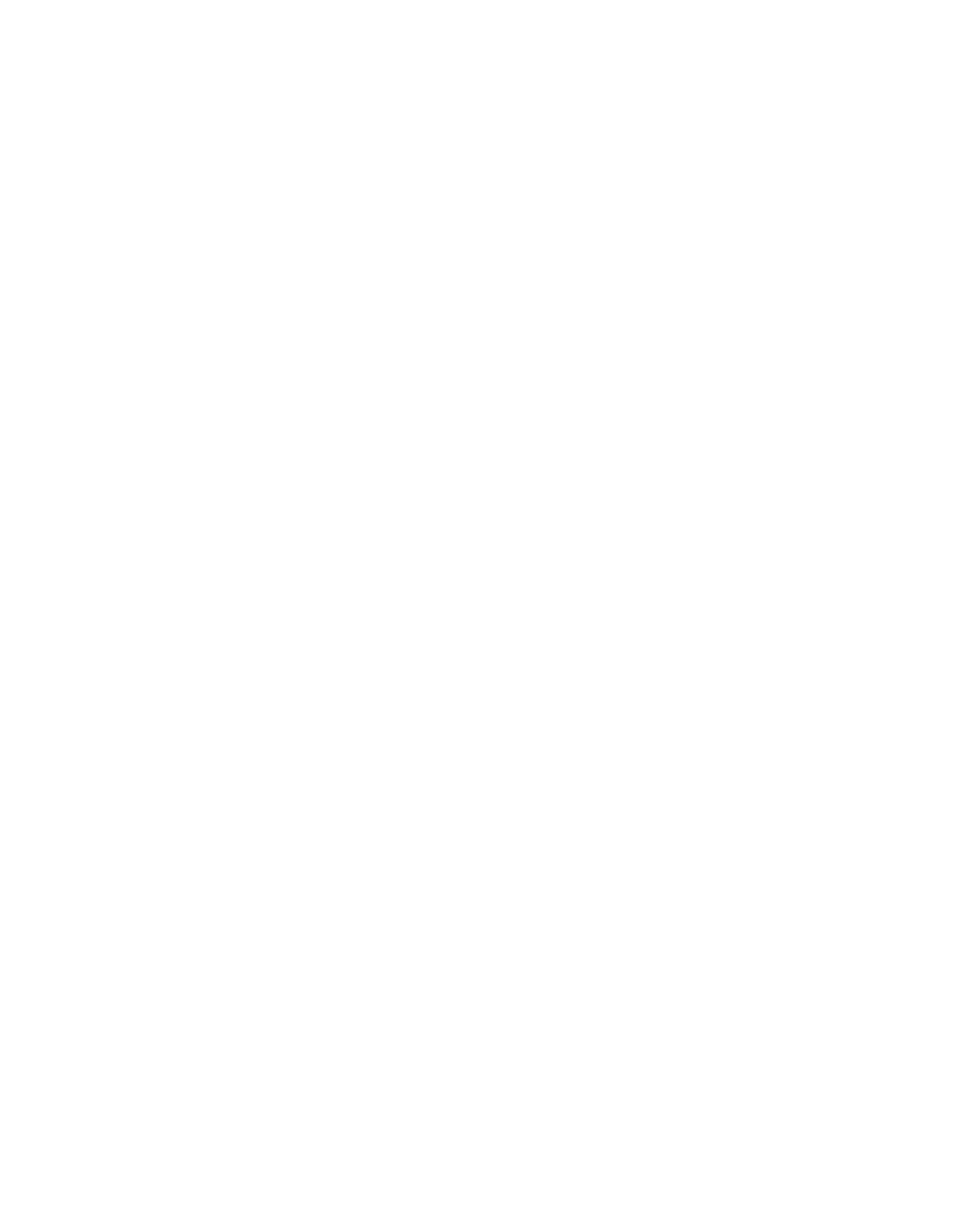Can change subscriber queue

Can delete subscriber queue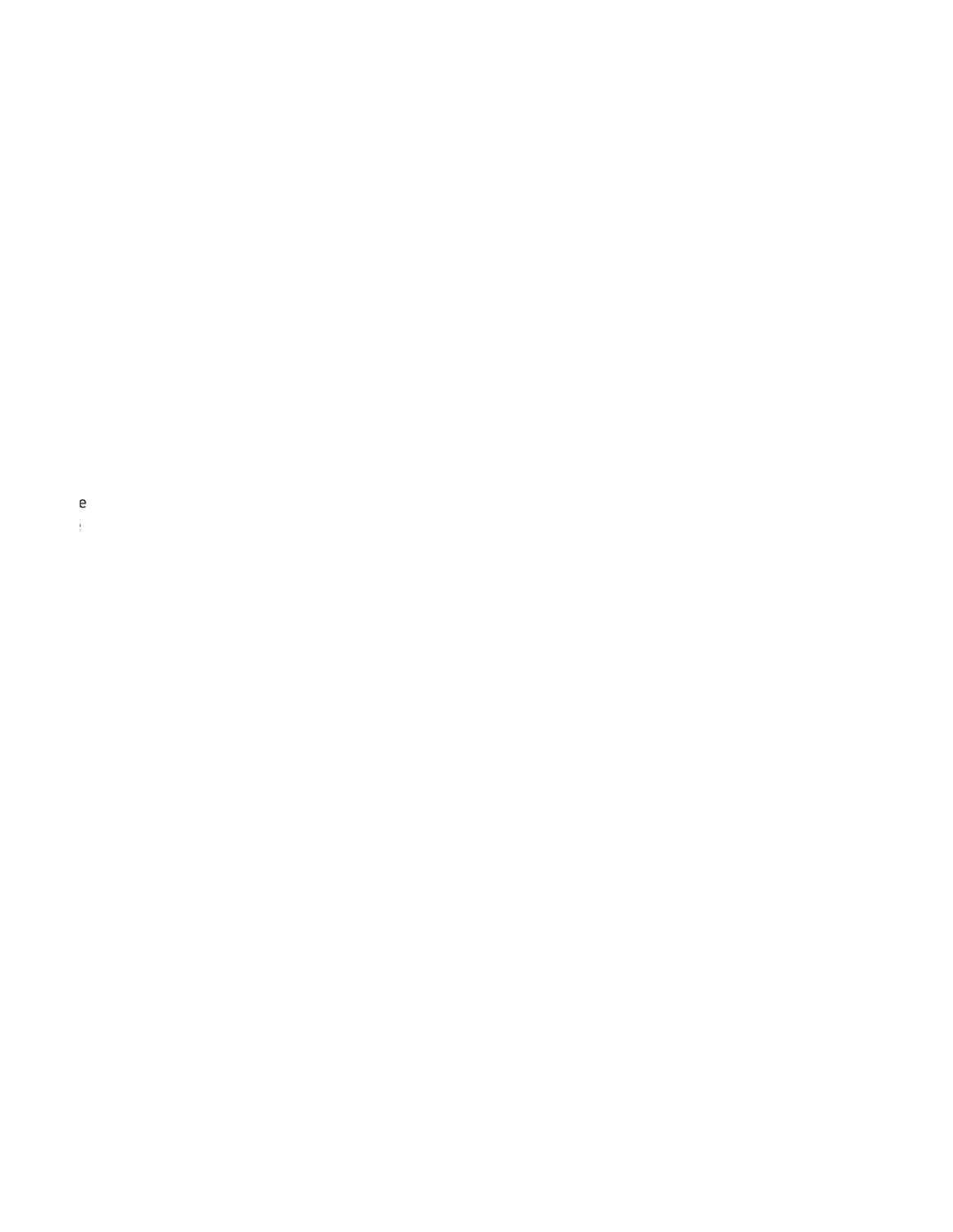ship type pership type ership type ship bership vership cship

ain Can delete authorized domain ship rep pership rep ership rep ship Archive bership Archive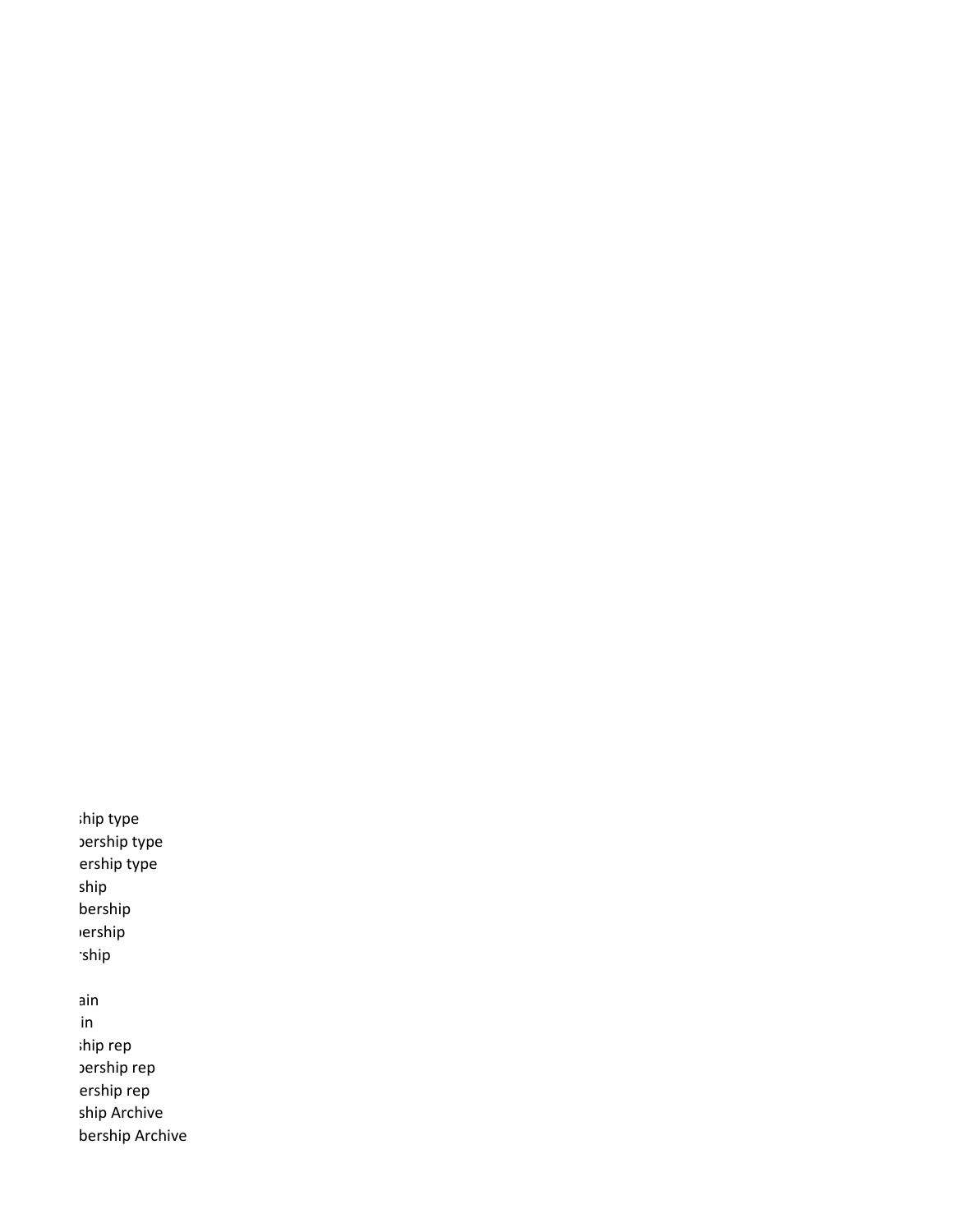Jership Archive entry ew entry w entry entry ew entry w entry eri8n ail veri8n il veri8n

ship Application bership Application Jership Application ship application

Can change directory pricing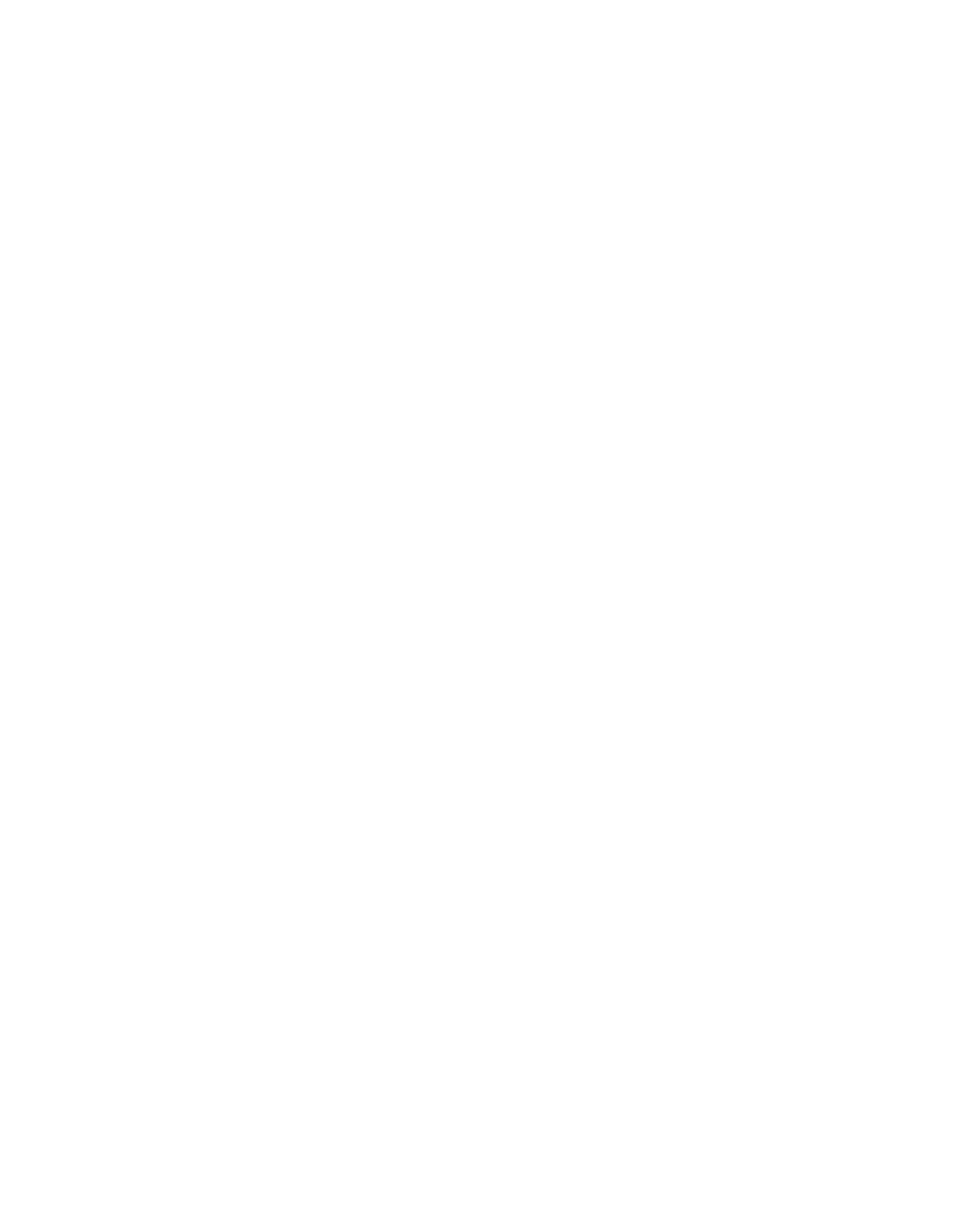Can add event log base color olor dor

> ration figuration **guration**

Can change payment method Can delete payment method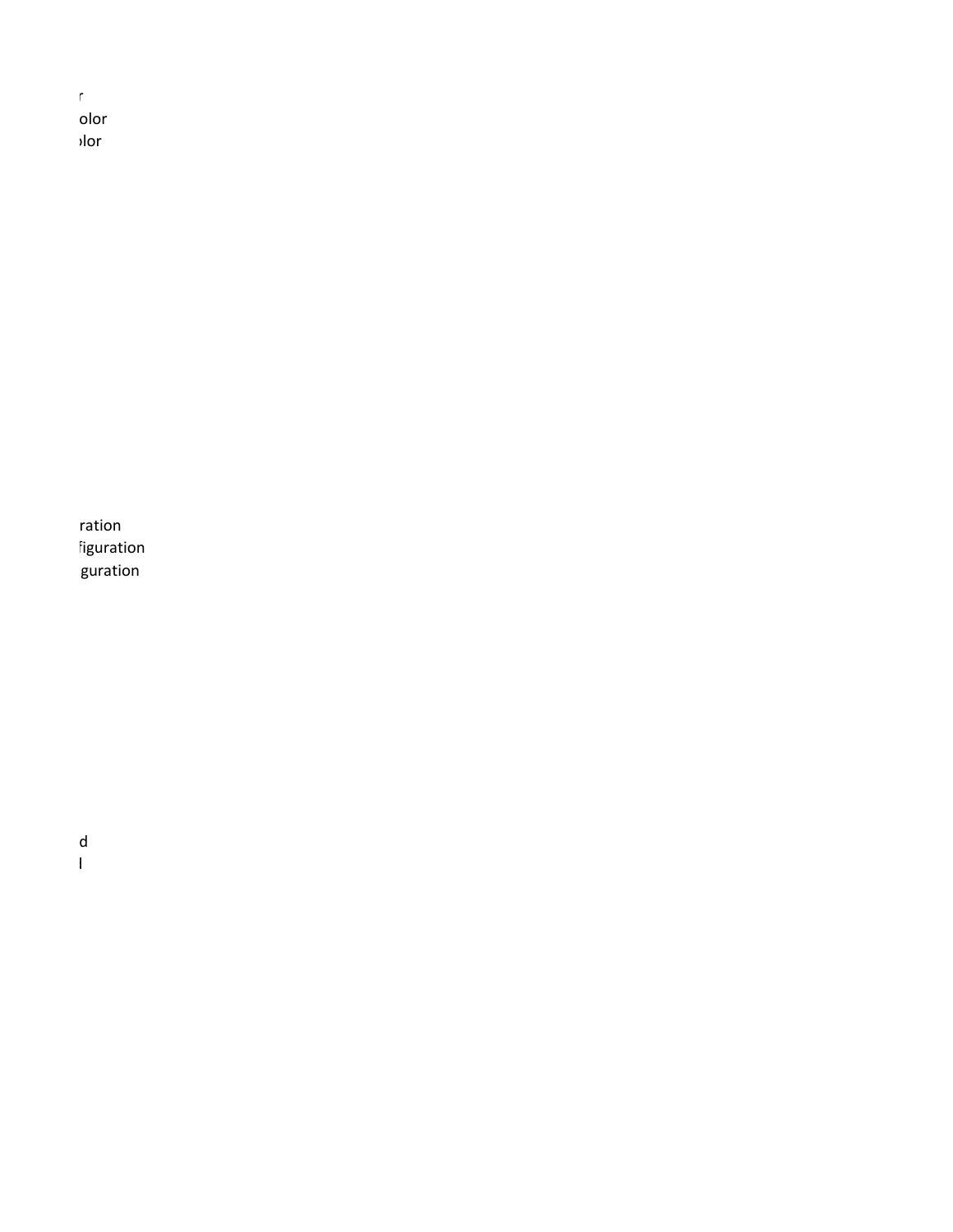ገ Form tion Form  $\sin$  Form

try n entry entry try entry entry

Can change reg addon option

Can delete reg addon option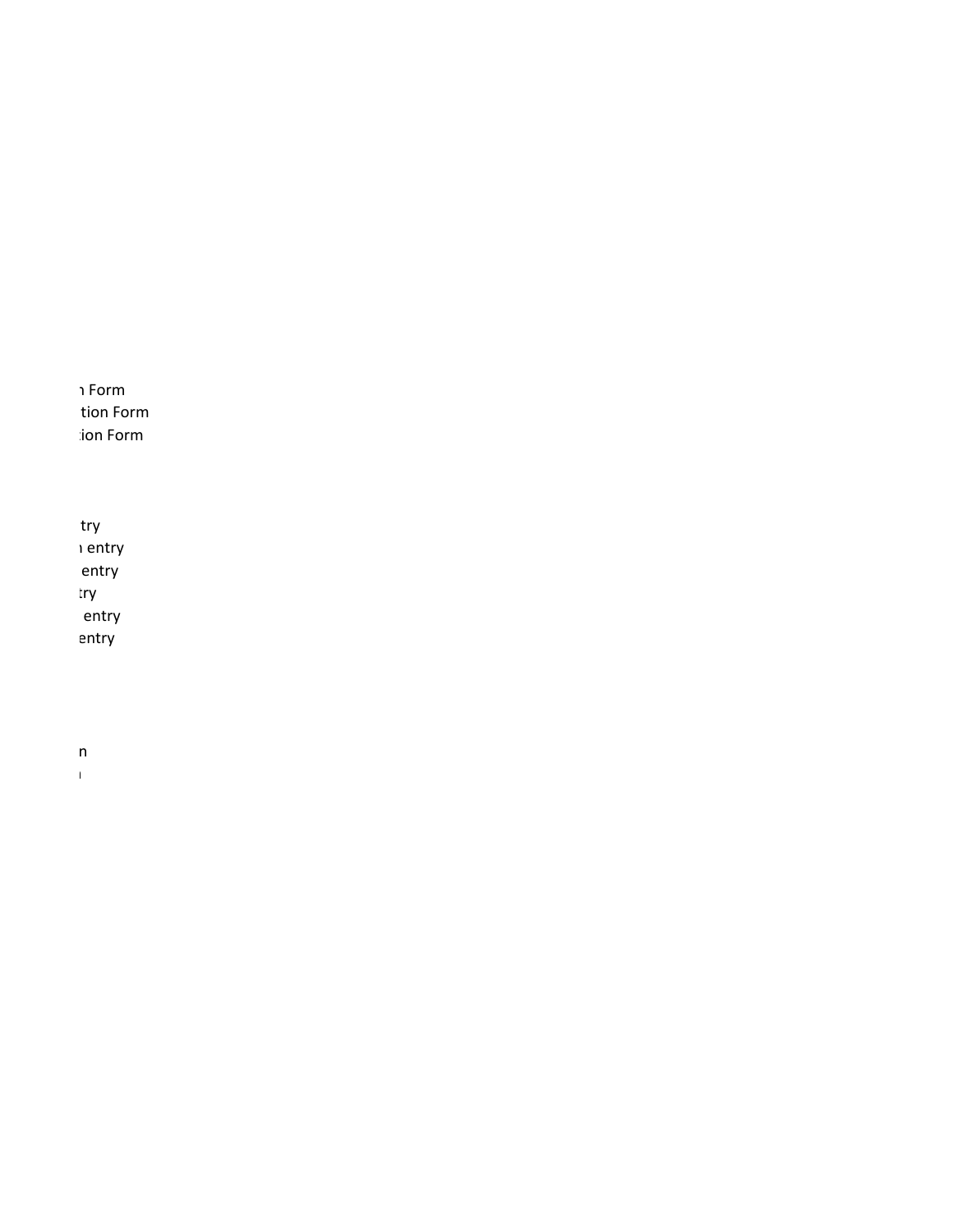Can change help file migration Can delete help file migration

Can change schipul employee Can delete schipul employee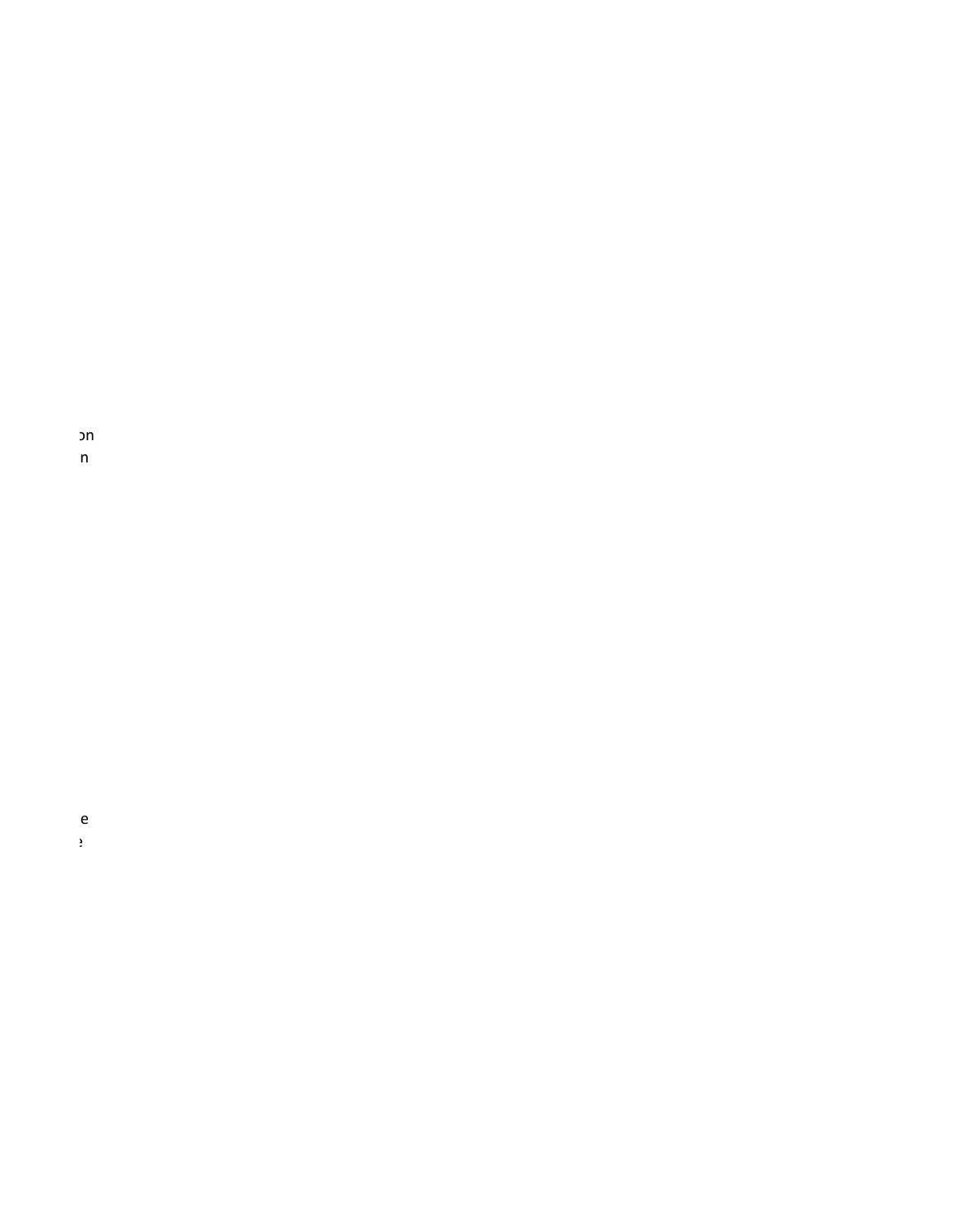Can change General Payment Can delete General Payment

Can change Membership Type Can delete Membership Type

 $rip$ ership rship hip

Can change notice log record

ation plication dication cation

Can change Application Entry

Can delete Application Entry cation entry try d Entry Entry Can add membership import oort ort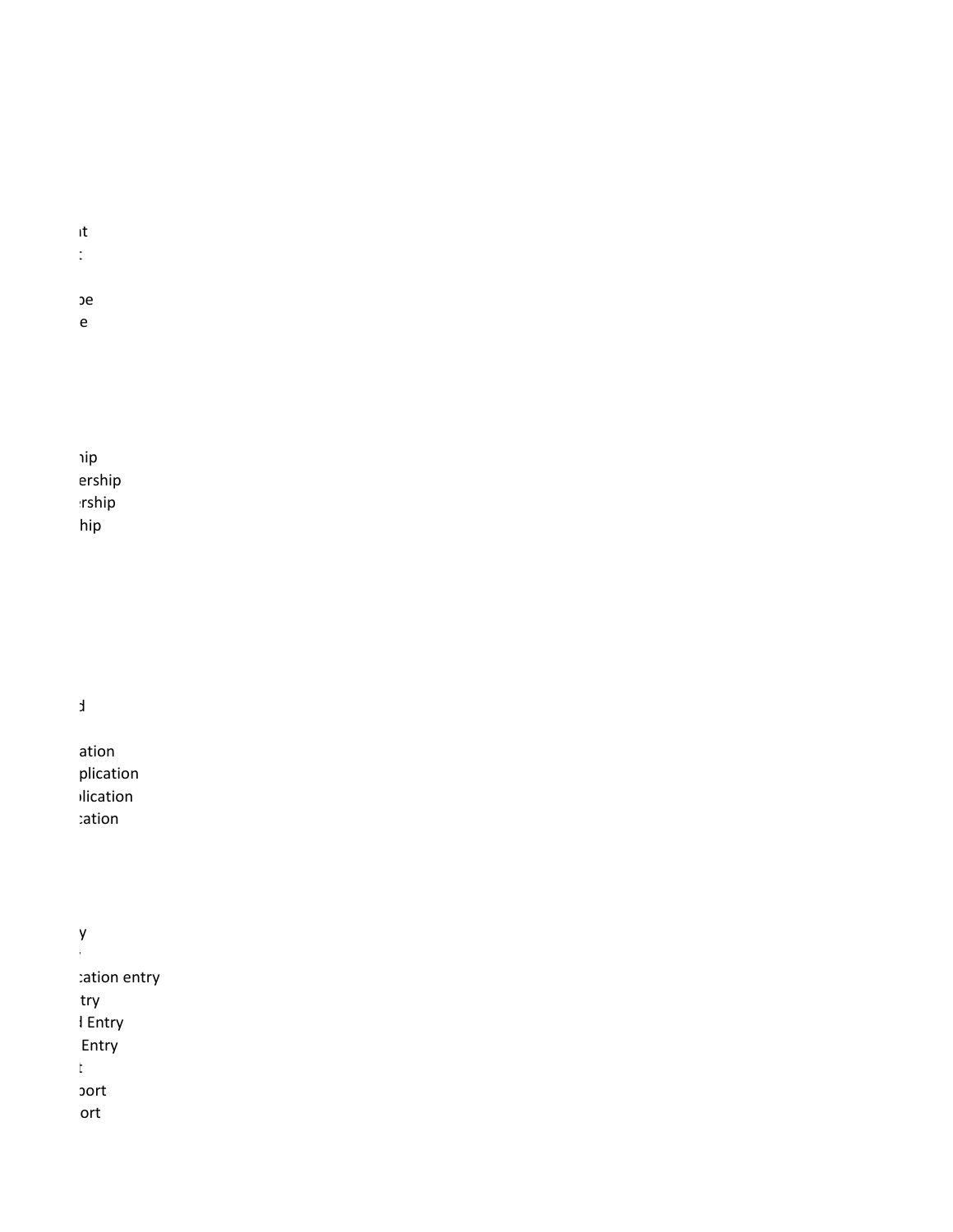tch Can delete notice queue batch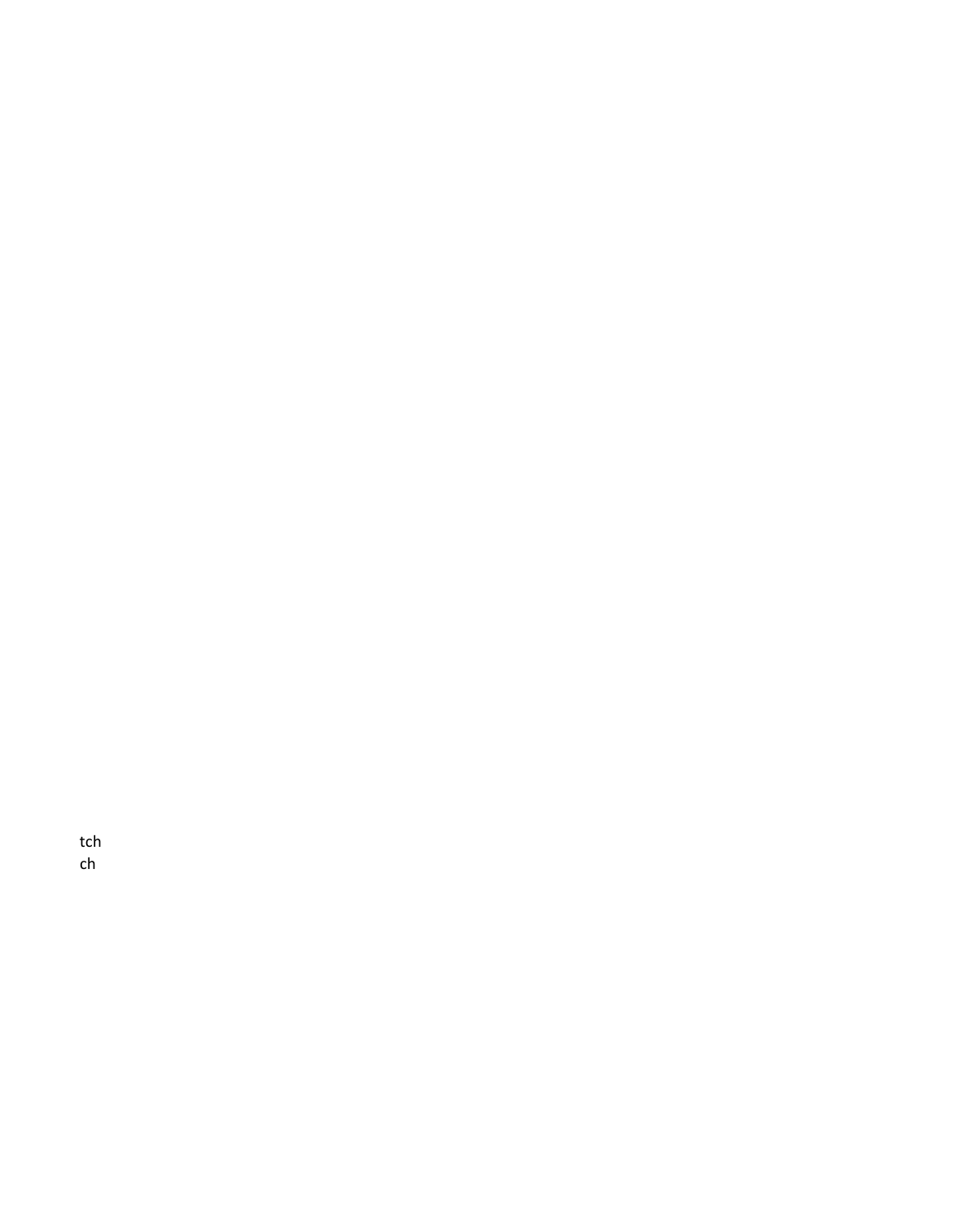- Can change payment method
- Can delete payment method
- Can change object permission
- Can delete object permission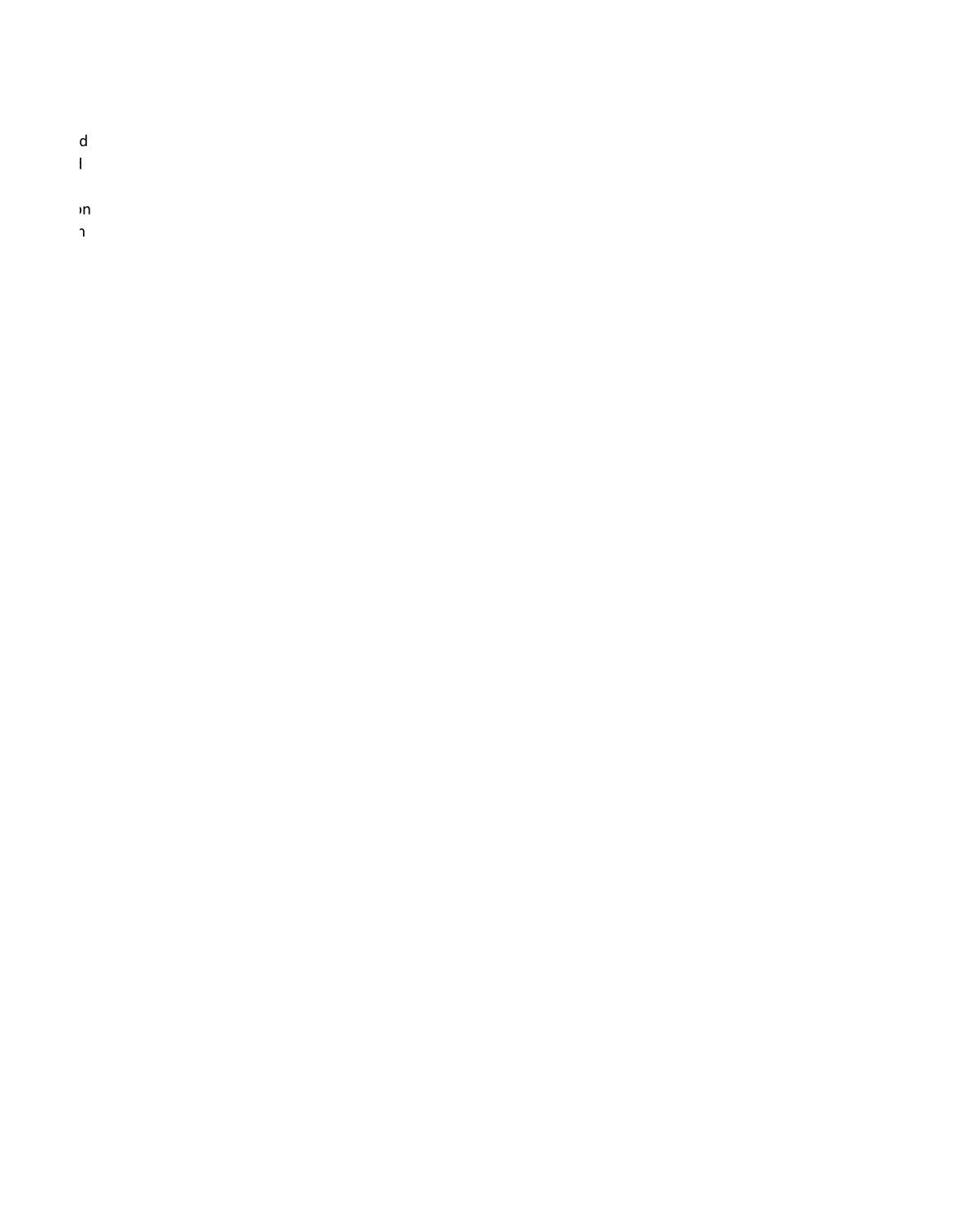ile<sup></sup> Can delete registration profile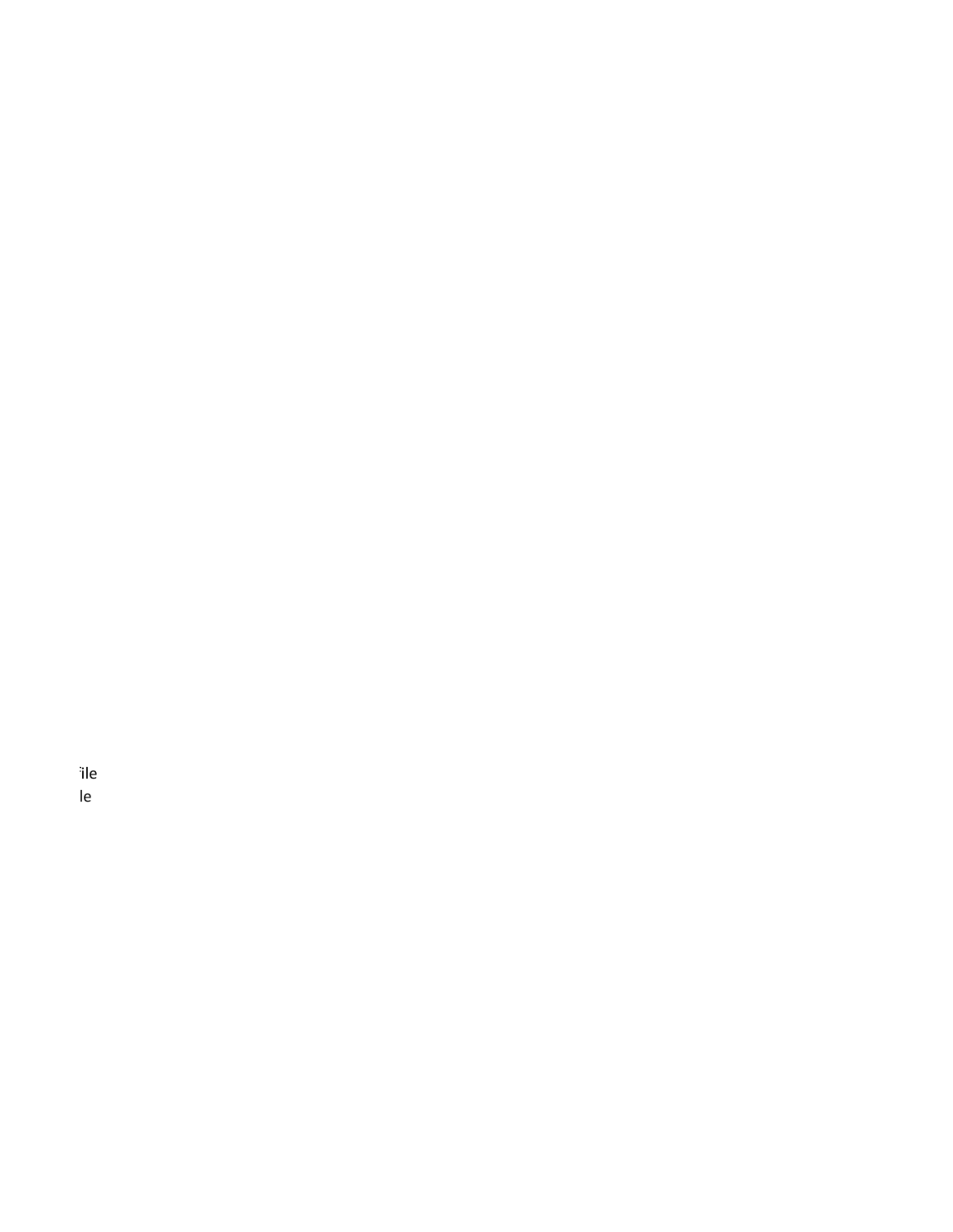Can change migration history

Can delete migration history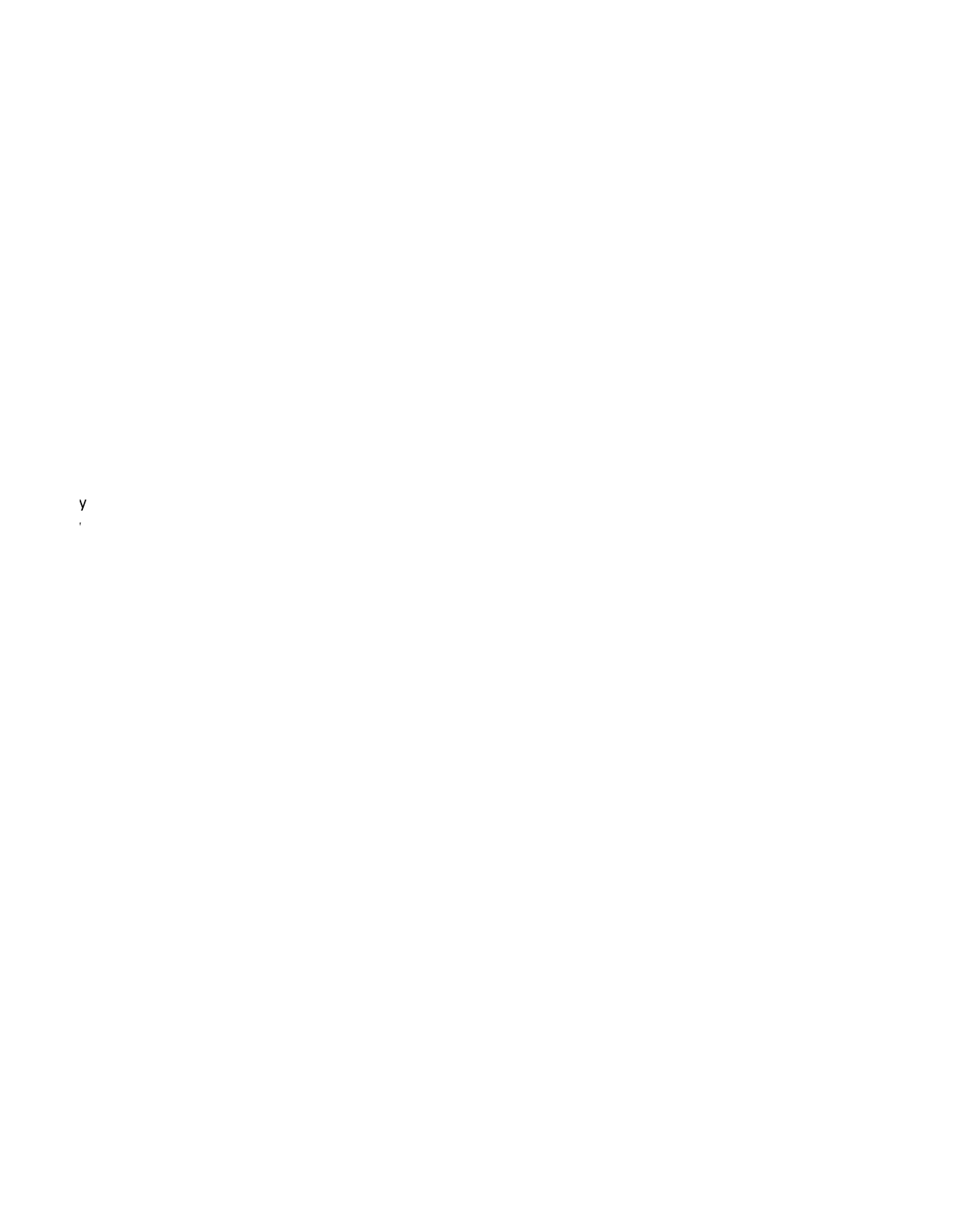ion Can delete Group Subscription

> $i$ hip hip